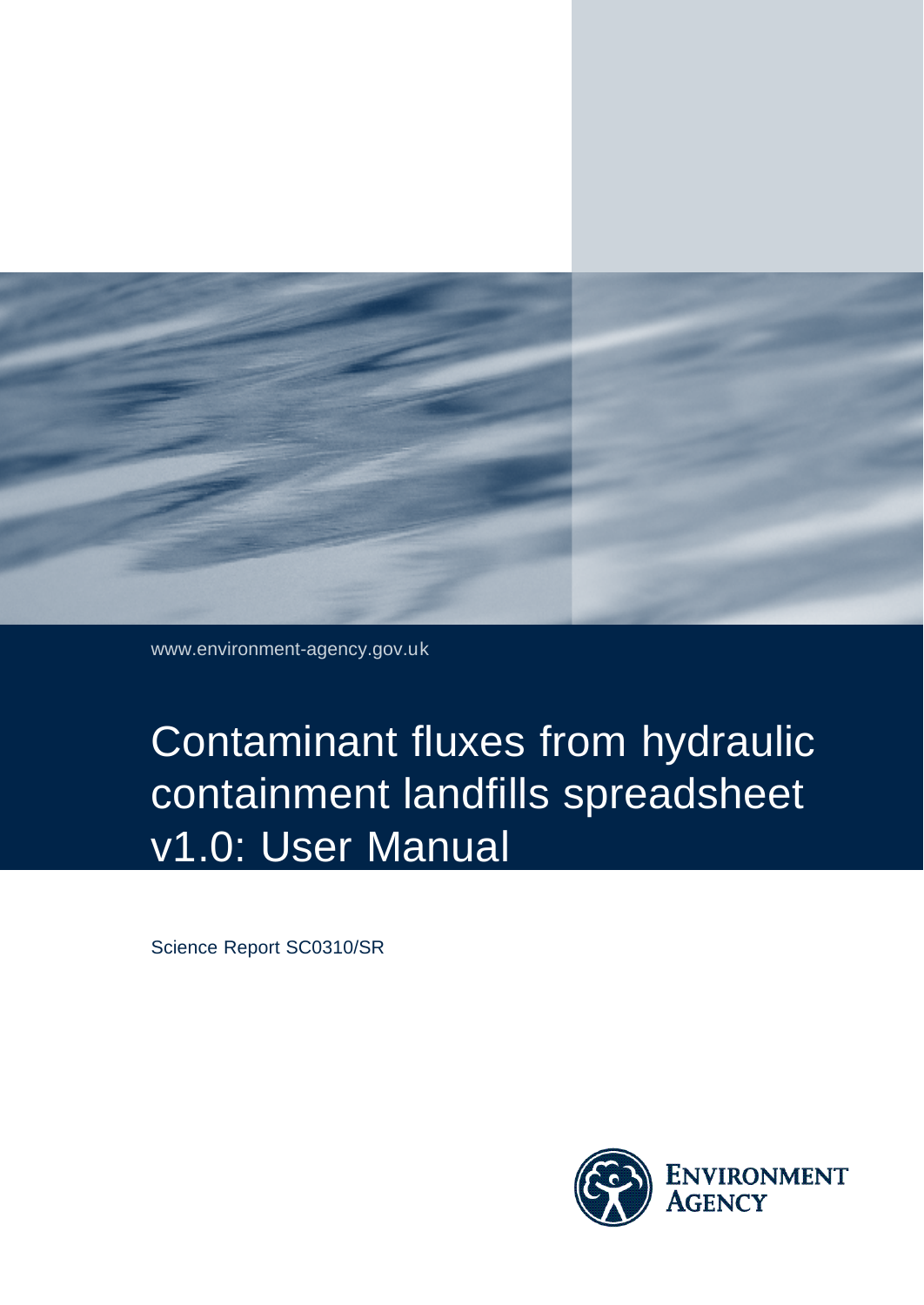The Environment Agency is the leading public body protecting and improving the environment in England and Wales.

It's our job to make sure that air, land and water are looked after by everyone in today's society, so that tomorrow's generations inherit a cleaner, healthier world.

Our work includes tackling flooding and pollution incidents, reducing industry's impacts on the environment, cleaning up rivers, coastal waters and contaminated land, and improving wildlife habitats.

This report is the result of research commissioned and funded by the Environment Agency's Science Programme.

#### **Published by:**

Environment Agency, Rio House, Waterside Drive, Aztec West, Almondsbury, Bristol, BS32 4UD Tel: 01454 624400 Fax: 01454 624409 www.environment-agency.gov.uk

ISBN: 1844323153

© Environment Agency September 2004

All rights reserved. This document may be reproduced with prior permission of the Environment Agency.

The views expressed in this document are not necessarily those of the Environment Agency.

This report is printed on Cyclus Print, a 100% recycled stock, which is 100% post consumer waste and is totally chlorine free. Water used is treated and in most cases returned to source in better condition than removed.

Further copies of this report are available from: The Environment Agency's National Customer Contact Centre by emailing enquiries@environment-agency.gov.uk or by telephoning 08708 506506.

**Authors:**

S. R. Buss, A. W. Herbert, K. M. Green & C. Atkinson

**Dissemination Status:** Publicly available

**Keywords:**

Landfill, hydraulic containment, diffusion, sub-water table, risk assessment, contaminant flux

**Research Contractor:** Environmental Simulations International Ltd, Priory House, Priory Road, Shrewsbury, SY1 1RU.

**Environment Agency project managers:** Heather MacLeod and Hugh Potter Science Group: Air, Land and Water

**Environment Agency project board:** Jonathan Smith, Jan Gronow

**Science Project Number:** SC0310/SR

**Peer review and consultation:** This report was peer reviewed by Golder Associates. A limited consultation was undertaken with industry, universities, consultants and the Environment Agency.

**Product Code:** SCHO0904BIJD-E-P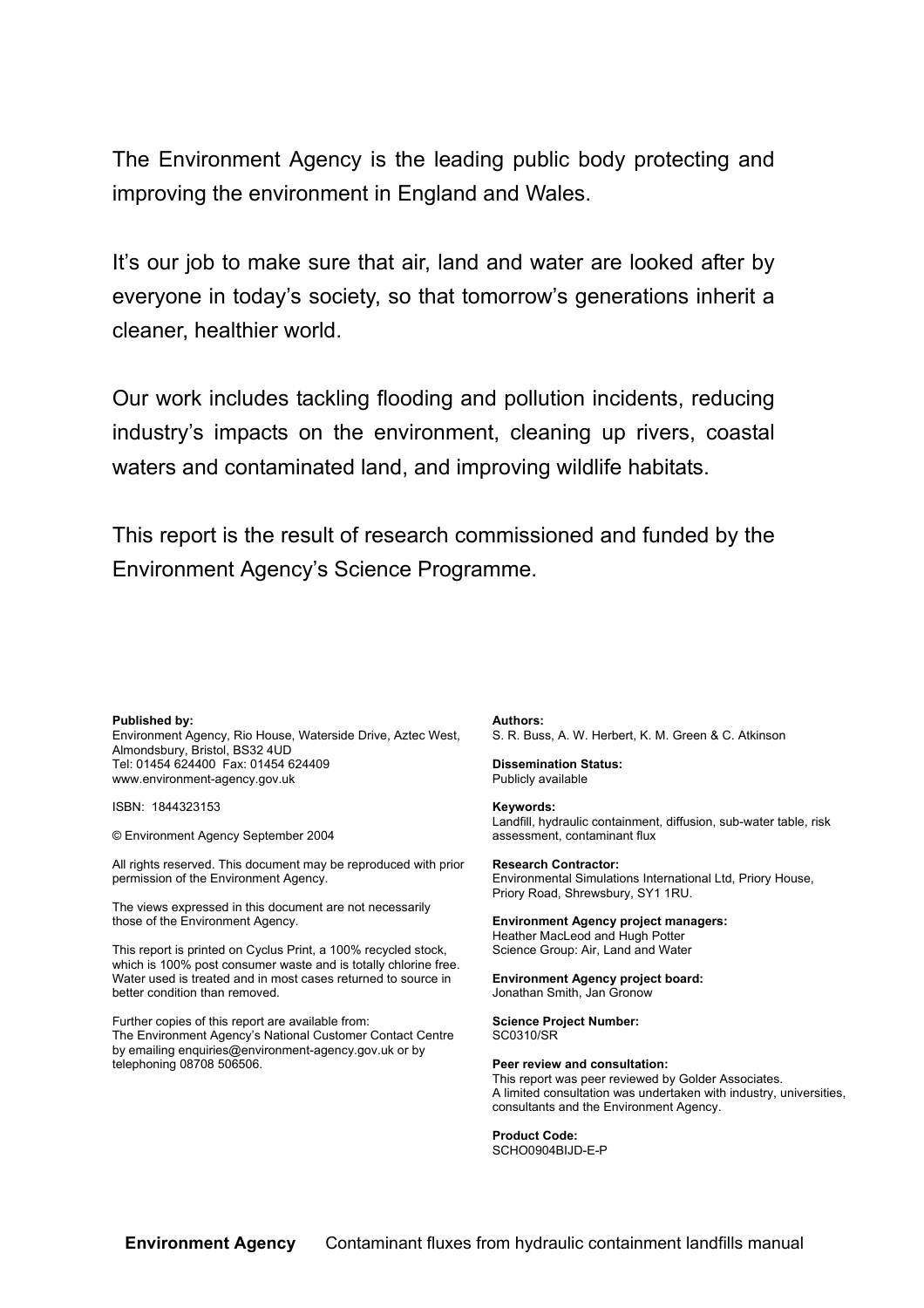## Science at the Environment Agency

Science underpins the work of the Environment Agency, by providing an up to date understanding of the world about us, and helping us to develop monitoring tools and techniques to manage our environment as efficiently as possible.

The work of the Science Group is a key ingredient in the partnership between research, policy and operations that enables the Agency to protect and restore our environment.

The Environment Agency's Science Group focuses on five main areas of activity:

- **Setting the agenda**: To identify the strategic science needs of the Agency to inform its advisory and regulatory roles.
- **Sponsoring science**: To fund people and projects in response to the needs identified by the agenda setting.
- **Managing science**: To ensure that each project we fund is fit for purpose and that it is executed according to international scientific standards.
- **Carrying out science**: To undertake the research itself, by those best placed to do it - either by in-house Agency scientists, or by contracting it out to universities, research institutes or consultancies.
- **Providing advice**: To ensure that the knowledge, tools and techniques generated by the science programme are taken up by relevant decision-makers, policy makers and operational staff.

Professor Mike Depledge Head of Science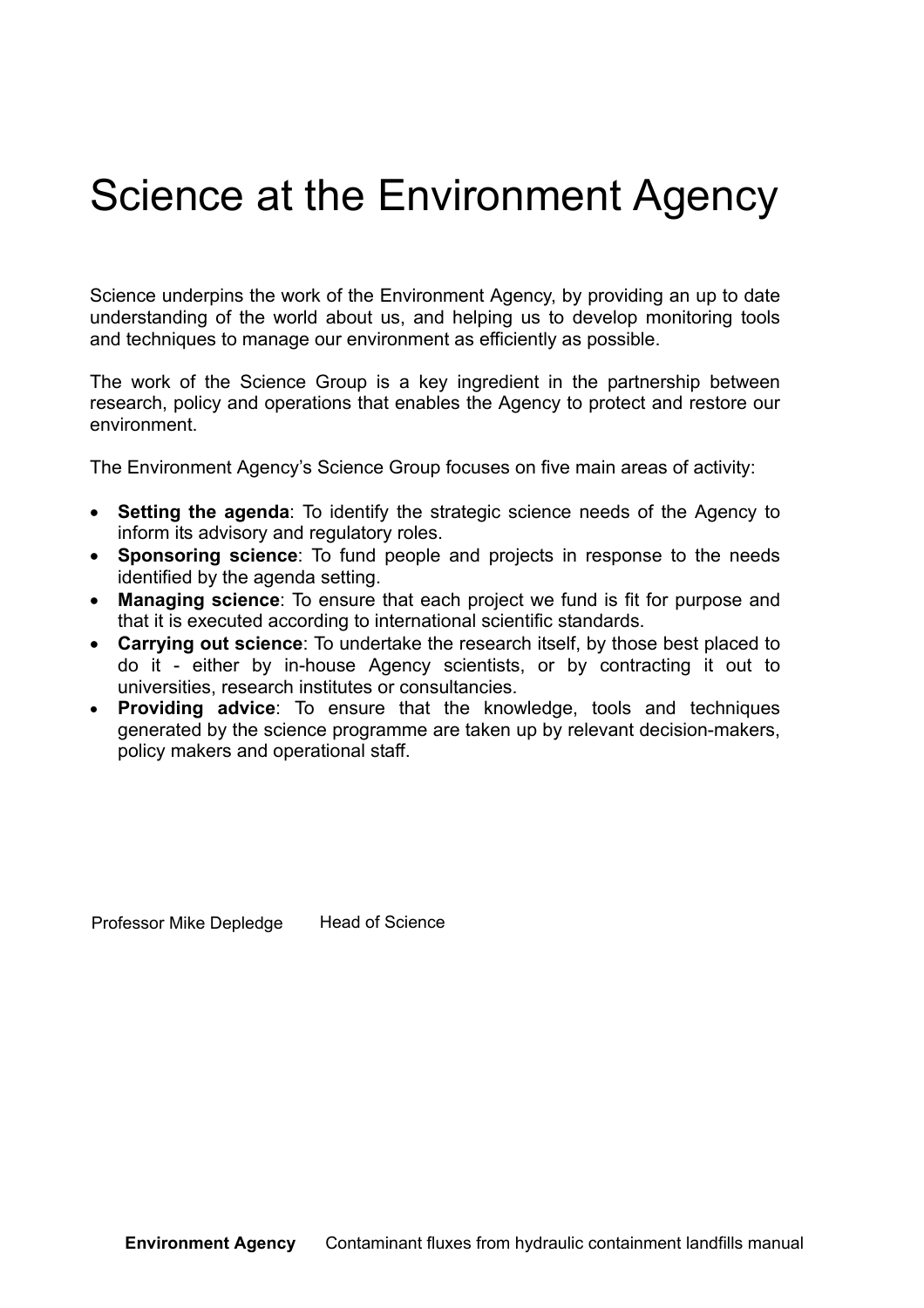### **CONTENTS**

| 1              |                                                       | <b>INTRODUCTION</b>                                                                                                                                                                                                                                                                                                                                          | 1                                            |  |  |  |  |  |
|----------------|-------------------------------------------------------|--------------------------------------------------------------------------------------------------------------------------------------------------------------------------------------------------------------------------------------------------------------------------------------------------------------------------------------------------------------|----------------------------------------------|--|--|--|--|--|
| $\overline{2}$ | <b>OVERVIEW</b>                                       |                                                                                                                                                                                                                                                                                                                                                              | $\overline{2}$                               |  |  |  |  |  |
| 2.1            |                                                       | <b>BACKGROUND TO RISK ASSESSMENT</b>                                                                                                                                                                                                                                                                                                                         | $\overline{2}$                               |  |  |  |  |  |
| 2.2            |                                                       | <b>MATHEMATICAL MODEL</b>                                                                                                                                                                                                                                                                                                                                    | 3                                            |  |  |  |  |  |
| 3              |                                                       | <b>USING THE SPREADSHEET</b>                                                                                                                                                                                                                                                                                                                                 | 4                                            |  |  |  |  |  |
| 3.1            | <b>OPENING AND MANAGEMENT OF THE SPREADSHEET</b><br>4 |                                                                                                                                                                                                                                                                                                                                                              |                                              |  |  |  |  |  |
| 3.2            | <b>INTRODUCTION WORKSHEET</b><br>4                    |                                                                                                                                                                                                                                                                                                                                                              |                                              |  |  |  |  |  |
| 3.3            | <b>SCENARIO WORKSHEET</b><br>5                        |                                                                                                                                                                                                                                                                                                                                                              |                                              |  |  |  |  |  |
| 3.4            |                                                       | <b>CALCULATIONS WORKSHEET</b>                                                                                                                                                                                                                                                                                                                                | 6                                            |  |  |  |  |  |
| 3.5            | 3.4.1<br>3.4.2<br>3.4.3<br>3.4.3<br>3.4.6<br>3.4.7    | <b>Conceptual Model and Landfill Construction</b><br><b>Contaminant Properties</b><br><b>Mineral Barrier</b><br>Geomembrane Barrier<br>3.4.5 Dilution<br><b>Concentrations and Water Fluxes</b><br><b>Transient Results</b><br><b>JUSTIFICATIONS WORKSHEET</b>                                                                                               | 8<br>9<br>10<br>11<br>12<br>13<br>14<br>14   |  |  |  |  |  |
| 4              |                                                       | <b>DISCUSSION</b>                                                                                                                                                                                                                                                                                                                                            | 16                                           |  |  |  |  |  |
| 4.1            |                                                       | <b>INTERPRETATION OF THE RESULTS</b>                                                                                                                                                                                                                                                                                                                         | 16                                           |  |  |  |  |  |
| 4.2            | 4.1.1<br>4.1.2<br>4.1.3<br>4.1.4<br>4.1.6<br>4.1.7    | Water flux into the landfill<br>Boundary conditions<br>Maximum contaminant concentration for List II substances<br>Mass flux of contaminant from landfill at maximum time for List I substances<br>4.1.5 Transient results<br>Movement of organic solutes through composite liners<br>Oscillations and numerical accuracy<br><b>LIMITATIONS OF THE MODEL</b> | 16<br>16<br>17<br>17<br>18<br>18<br>19<br>19 |  |  |  |  |  |
|                | <b>5 REFERENCES</b>                                   |                                                                                                                                                                                                                                                                                                                                                              | 22                                           |  |  |  |  |  |
|                |                                                       | <b>APPENDIX 1. WORKED EXAMPLES</b>                                                                                                                                                                                                                                                                                                                           | 24                                           |  |  |  |  |  |
| A.1            |                                                       | INTERPRETATION OF RESULTS AND SENSITIVITY ANALYSIS.                                                                                                                                                                                                                                                                                                          | 25                                           |  |  |  |  |  |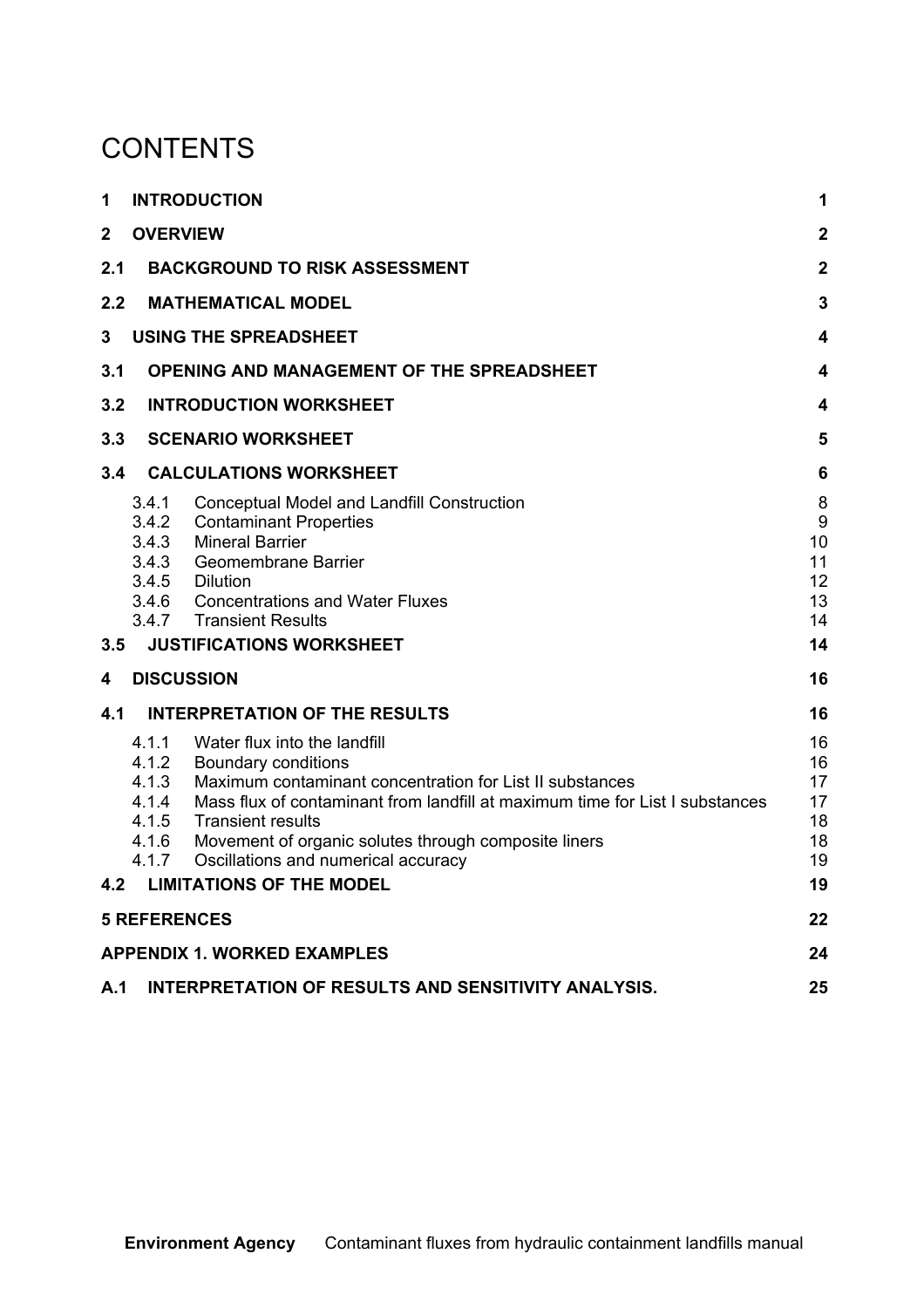## **1 INTRODUCTION**

This user manual has been prepared to assist users of the Environment Agency's *Contaminant fluxes from hydraulic containment landfills spreadsheet version 1.0.* It is complemented by the technical background for the spreadsheet in the report:

• Environment Agency, 2004a. *Contaminant fluxes from hydraulic containment landfills: a review. Science Report SC0310/SR*

This document describes the functionality of the spreadsheet and gives guidance on its use. It is not intended to describe the technical basis underpinning environmental risk assessment, the regulatory and policy context within which risk assessments are undertaken, or the Environment Agency's approach to assessing risk assessment reports (see Environment Agency, 2003a). The spreadsheet should only be used by suitably experienced risk assessors who are conversant with the relevant UK legislation, policy and guidance. It should be noted that there are a number of limitations to the model that make it a scoping tool rather than a full predictive model. If the appraisal of a risk assessment does not allow a clear decision to be made, more sophisticated modelling and/or well-constrained site specific data will be required.

The spreadsheet has been prepared for use in the Microsoft Excel 2000 environment. The file comprises about 450 KB and should not require any additional computing capability beyond that needed to run MS Excel. The spreadsheet has been tested in MS Excel 97, 2000 and XP but cannot be guaranteed to function in any other version of MS Excel.

**The views expressed in this document are not necessarily those of the Environment Agency. Its officers, servants or agents accept no liability whatsoever for any loss or damage arising from the interpretation or use of the information, or reliance upon views contained herein.**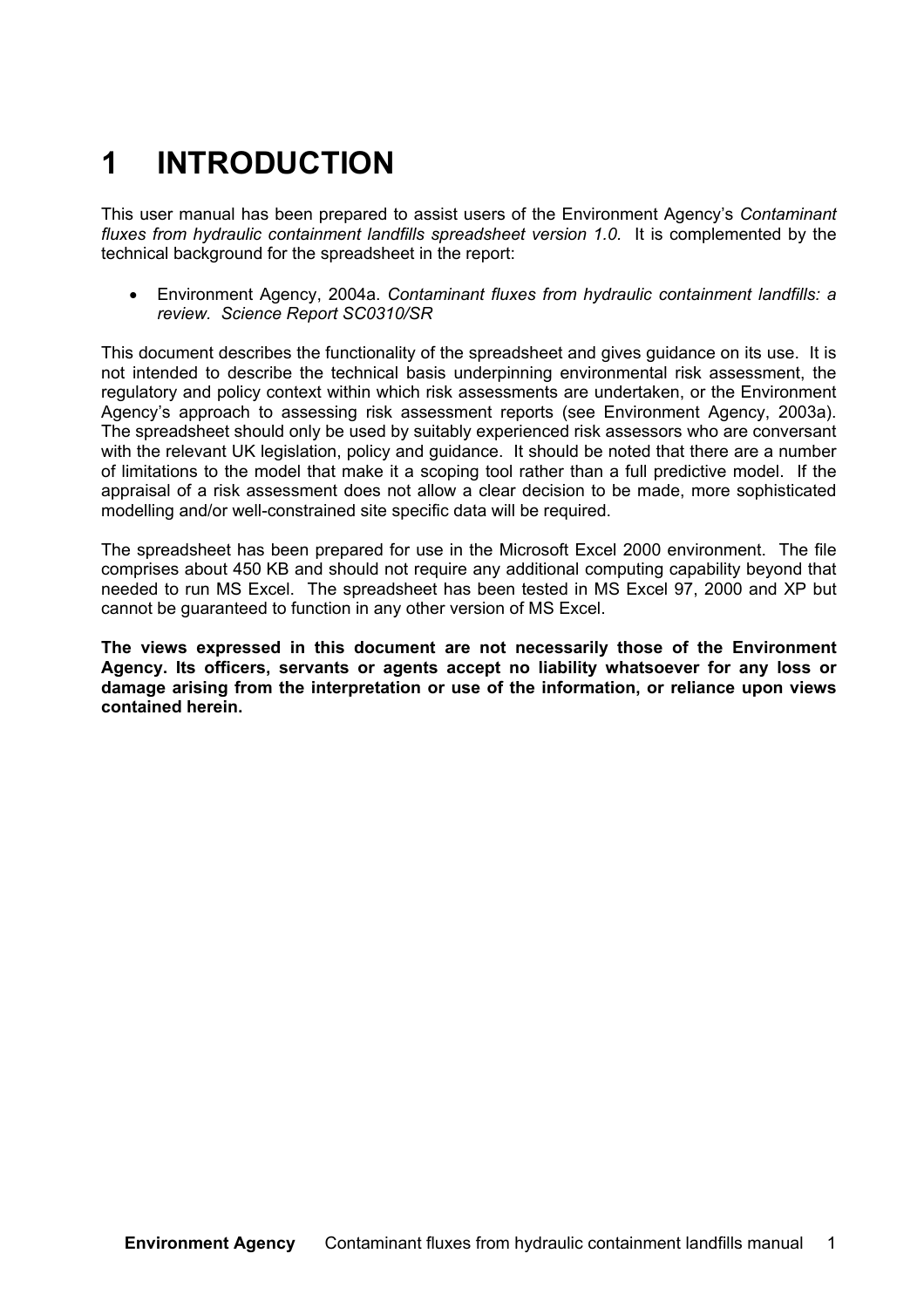### **2 OVERVIEW**

#### **2.1 Background to Risk Assessment**

The *Contaminant Fluxes from Hydraulic Containment Landfills Spreadsheet Version 1.0* computes diffusive contaminant fluxes from hydraulic containment landfills, and their concentrations in groundwater according to the technical basis presented in the report:

• Environment Agency, 2004a. *Contaminant fluxes from hydraulic containment landfills – a review. Science Report SC0310/SR*

A summary of the important processes identified and the relationships developed in the accompanying report (Environment Agency, 2004a) are presented here.

The spreadsheet has been developed to help risk assessors determine the potential for contaminant release from landfills operated on the basis of hydraulic containment. For risk assessment of conventional landfills – those with leachate heads higher than groundwater heads – several software tools such as LandSim are already available.

Readers who are unfamiliar with the concepts of environmental risk assessment, contaminant transport processes or the Agency's approach to protection of groundwater are directed to the following documents in the first instance, particularly the guidance on *Hydrogeological Risk Assessments for Landfills* (Environment Agency, 2003a).

- DETR *et al*., 2000. *Guidelines for Environmental Risk Assessment and Management*. The Stationery Office.
- Environment Agency, 1998. *Policy and Practice for the Protection of Groundwater* (2nd Edition). The Stationery Office.
- Environment Agency, 2001a. *Guidance on the Assessment and Interrogation of Subsurface Analytical Contaminant Fate and Transport Models*. National Groundwater & Contaminated Land Centre Report NC/99/38/3.
- Environment Agency, 2003a. *Hydrogeological Risk Assessment for Landfills and the Derivation of Groundwater Control and Trigger Levels*. Report LFTGN01.
- Environment Agency, 2003b. *The Development of LandSim 2.5*. National Groundwater & Contaminated Land Centre Report GW/03/09.

This spreadsheet has application for groundwater risk assessments performed for existing or proposed landfill sites operated in settings where there is hydraulic containment. It may be used in support of other groundwater risk assessment tools used at the planning or landfill permitting stage. It may help to indicate whether a landfill can be engineered to comply with the EC Groundwater Directive (80/68/EEC), as implemented through the Pollution Prevention and Control Regulations 2000 and the Groundwater Regulations 1998.

Before selecting this or any other risk assessment model or tool, assessors should have developed a sound conceptual model of the site. They should be satisfied that the tool they select to model the site is appropriate, both in respect of representing the conceptual model and in performing analyses to a level that is appropriate to the quality of the input data. Guidance on these issues is provided in: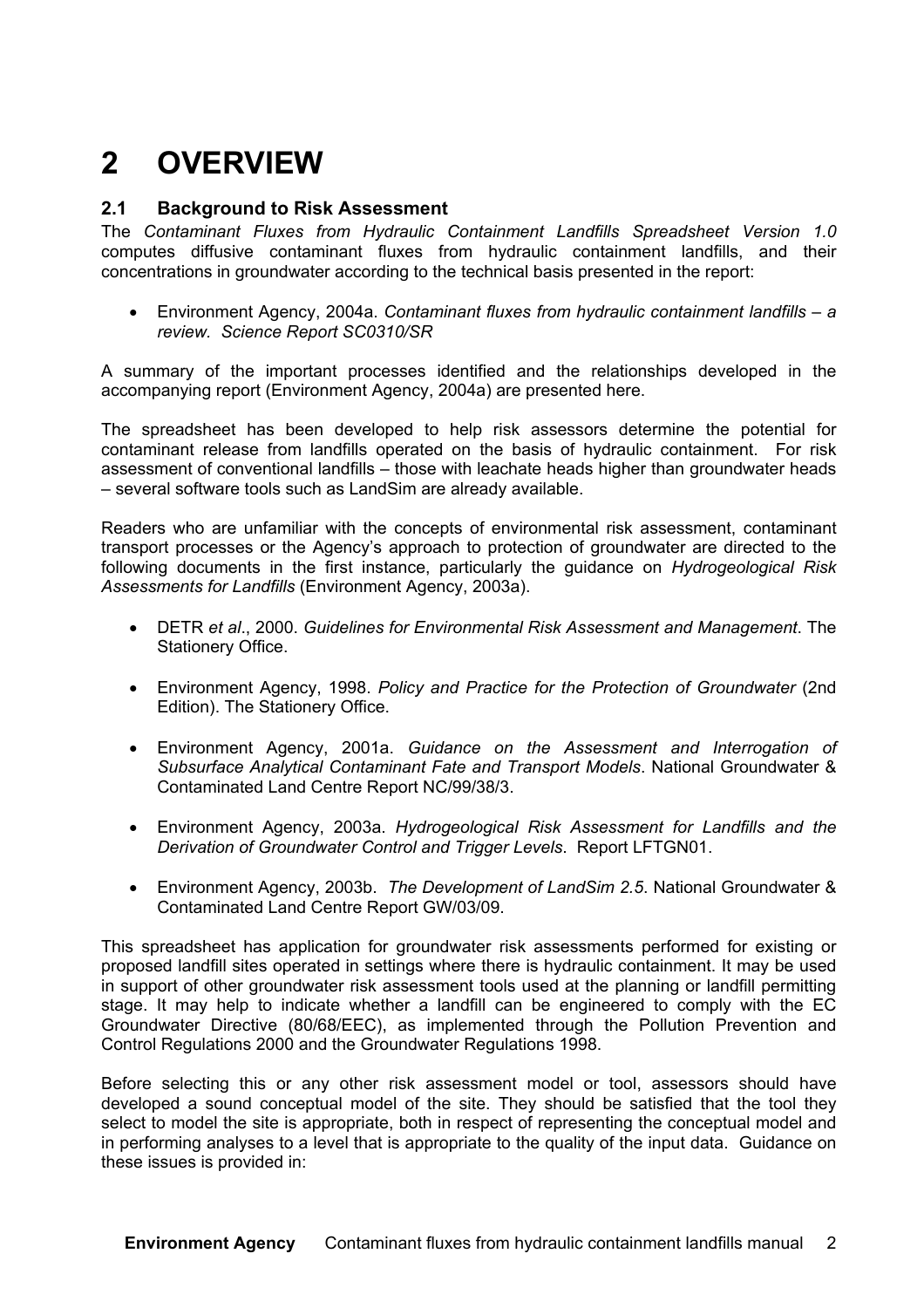• Environment Agency, 2001b. *Guide to good practice for the development of conceptual models and the selection and application of mathematical models of contaminant transport processes in the subsurface*. National Groundwater & Contaminated Land Centre Report NC/99/38/2.

The development of a robust conceptual model is perhaps the most important aspect in the process of successfully estimating and evaluating environmental risks. The use of any mathematical modelling tool without first developing a robust conceptual model is likely to result in unreliable output. This spreadsheet should only be employed where a robust conceptual model has been developed, and the assessor is satisfied that the calculations performed by the spreadsheet are relevant to the processes described within that conceptual model.

Data quality is also a particular concern. Data used should be relevant, robust and derived from tests at the site, or otherwise shown to be relevant to the site. The provenance and relevance of all data included in an assessment using the spreadsheet should be documented by the assessor and included in the report(s) submitted to the Environment Agency for consideration.

It is important that the results produced with this spreadsheet are correctly interpreted. Further explanation is provided in Section 4. However, it is useful to note at this point that the spreadsheet should only be used to assess diffusive contaminant flux from hydraulic containment landfills. It is only one method in the toolbox to aid decision-making.

#### **2.2 Mathematical Model**

The basic mathematical model incorporated within the spreadsheet is illustrated by the schematic hydrogeological setting shown in Figure 1; there is a choice of three landfill construction scenarios which are described in Section 3.3 but they share common features of this hydrogeological setting.



**Figure 1. Basic conceptual model of a hydraulically contained landfill**

It is important to note that the spreadsheet assumes that the landfill base is a flat (horizontal) surface upon which there is a uniform head of leachate, and the sides are steep (vertical). It assumes that there is a hydraulic gradient into the landfill, arising from a uniform external groundwater head. It assumes that the leachate head is controlled and remains constant over time.

A single chemical species in the leachate is considered and if more than one is of concern, multiple copies of the spreadsheet model will need to be maintained.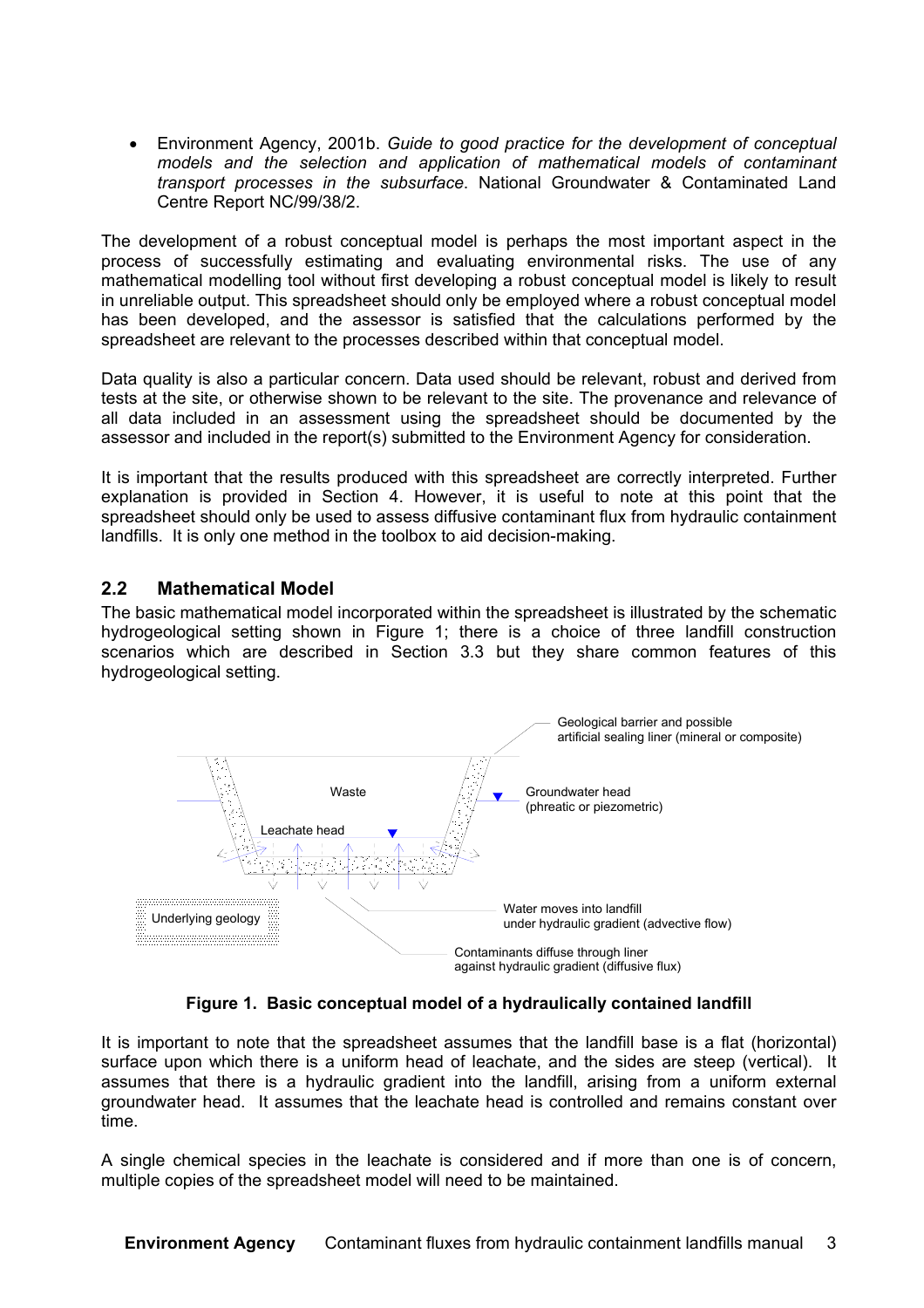### **3 USING THE SPREADSHEET**

The *Contaminant fluxes from hydraulic containment landfills spreadsheet v1.0* incorporates four worksheets, which have the following functions:

| <b>Introduction</b>      | Brief instructions; entry for site, contaminant and<br>assessor details for transfer to subsequent sheets;                                      |
|--------------------------|-------------------------------------------------------------------------------------------------------------------------------------------------|
| <b>Scenario Selector</b> | Allows selection between the three landfill construction<br>scenarios presented in Section 3.3;                                                 |
| <b>Calculations</b>      | Parameter value entry, calculations and presentation of<br>the results including water and contaminant fluxes and<br>contaminant concentrations |
| <b>Justifications</b>    | Input of justification and references for user-defined<br>parameters.                                                                           |

Data entry takes three forms. Each of the worksheets is password protected and data may only be entered in specific cells which are colour-coded yellow. Blue cells require selections to be made. Other cells are coloured grey or green and these are used to show interim and final calculation results respectively.

- Yellow cells require text or numeric data to be entered. Data should be site-specific, or literature data that are relevant to the site being considered. Field data and laboratory analyses should be obtained following a recognised good-practice method.
- Blue cells require selection of an option from a drop-down list. This allows the assessor to define the method of calculation according to the construction of the landfill, the contaminant type or the conceptual model.
- Interim results are presented in grey cells, while final calculation results are presented in green cells. These formulae are hard-coded and cannot be modified by assessors.

Note that all the screenshots in this section contain dummy values for contaminant transport parameters and these should not be used as a source of data.

#### **3.1 Opening and Management of the Spreadsheet**

On opening the spreadsheet in Excel 97, 2000 or XP a dialogue will indicate that there are macros in the spreadsheet and ask whether or not to disable them. The only macros in the spreadsheet as supplied are custom mathematical functions and will not harm your computer. The calculations on the spreadsheet will not run without macros enabled.

It is recommended that a copy of the spreadsheet be saved for each simulation as a distinct file.

#### **3.2 Introduction Worksheet**

The first sheet is the *Introduction* worksheet. This contains brief instructions of data entry and three cells for entry of site information: site name, assessor's name and the date of the assessment. These data are automatically transferred to subsequent worksheets and are printed on the final versions. The spreadsheet will function without these data being entered, however, it is considered good practice to record assessment details and the Agency will expect any submitted assessments to include this information.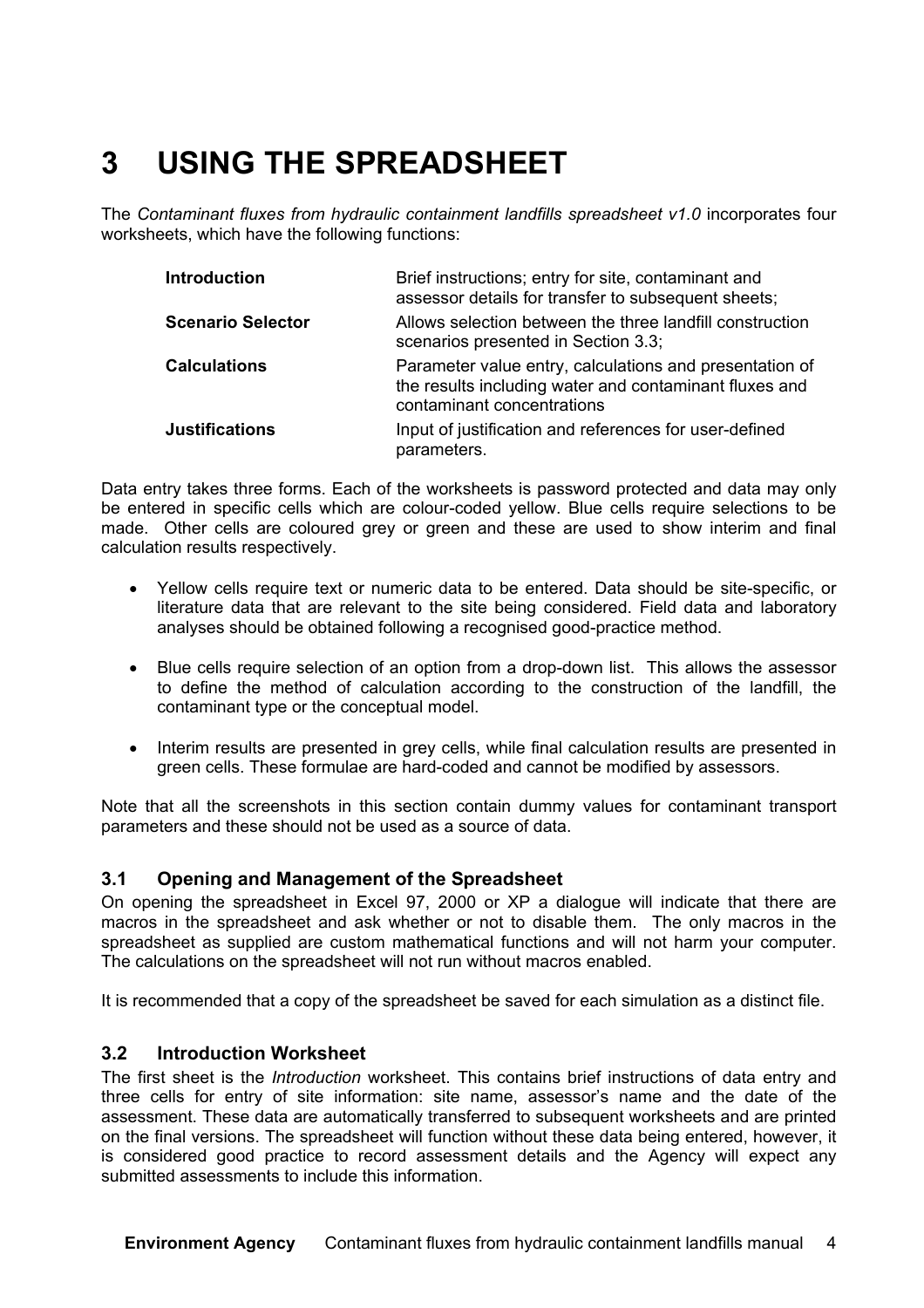#### **3.3 Scenario Worksheet**

The *Scenario* worksheet allows the assessor to choose between three landfill construction scenarios that have been identified to be relevant for landfill sites operating in the UK and managed to provide hydraulic containment. The appropriate scenario for the landfill being assessed should be chosen from the following.

• A landfill without an artificial sealing liner, but which has been excavated in a low permeability clay stratum above a confined aquifer, (Scenario 1). This can also be used as a conservative approximation to simulate a new landfill site with an artificially constructed clay liner and *in situ* geological barrier by consideration of each component alone. This can be done by simulating the geological barrier alone (ignoring the mineral liner), and then comparing these results with a separate simulation of the mineral liner (assume the low permeability stratum does not exist). Alternatively, if the artificial clay liner is constructed from the same source as the *in situ* geological barrier, it may be appropriate to consider both layers together by assigning a composite value for the hydraulic conductivity.



**Scenario 1**: a landfill without an artificial sealing liner in a low permeability formation.

• A landfill with an artificially formed geological barrier and artificial sealing liner [e.g. geomembrane composite, compacted clay or geosynthetic clay liner (GCL)] constructed wholly within a permeable formation, (Scenario 2).



**Scenario 2**: a landfill with a geological barrier and an artificial lining system in a permeable formation.

• A landfill with an artificially formed geological barrier and artificial sealing liner (e.g. geomembrane composite, compacted clay, GCL) constructed in a permeable formation but with a low permeability base, (Scenario 3). This scenario only considers the case where leachate levels are above the base of the aquifer. The pathways through the base of the landfill and then laterally back to the aquifer are neglected as less significant. If the leachate levels are maintained below the base of the aquifer in this setting, the system will afford better protection of the aquifer. If judged to be necessary, these reduced risks might be modelled using Scenario 1 to represent a pathway through the low permeability basal material back to the aquifer by an appropriate choice of effective thickness and area of the low permeability basal material comprising the pathway.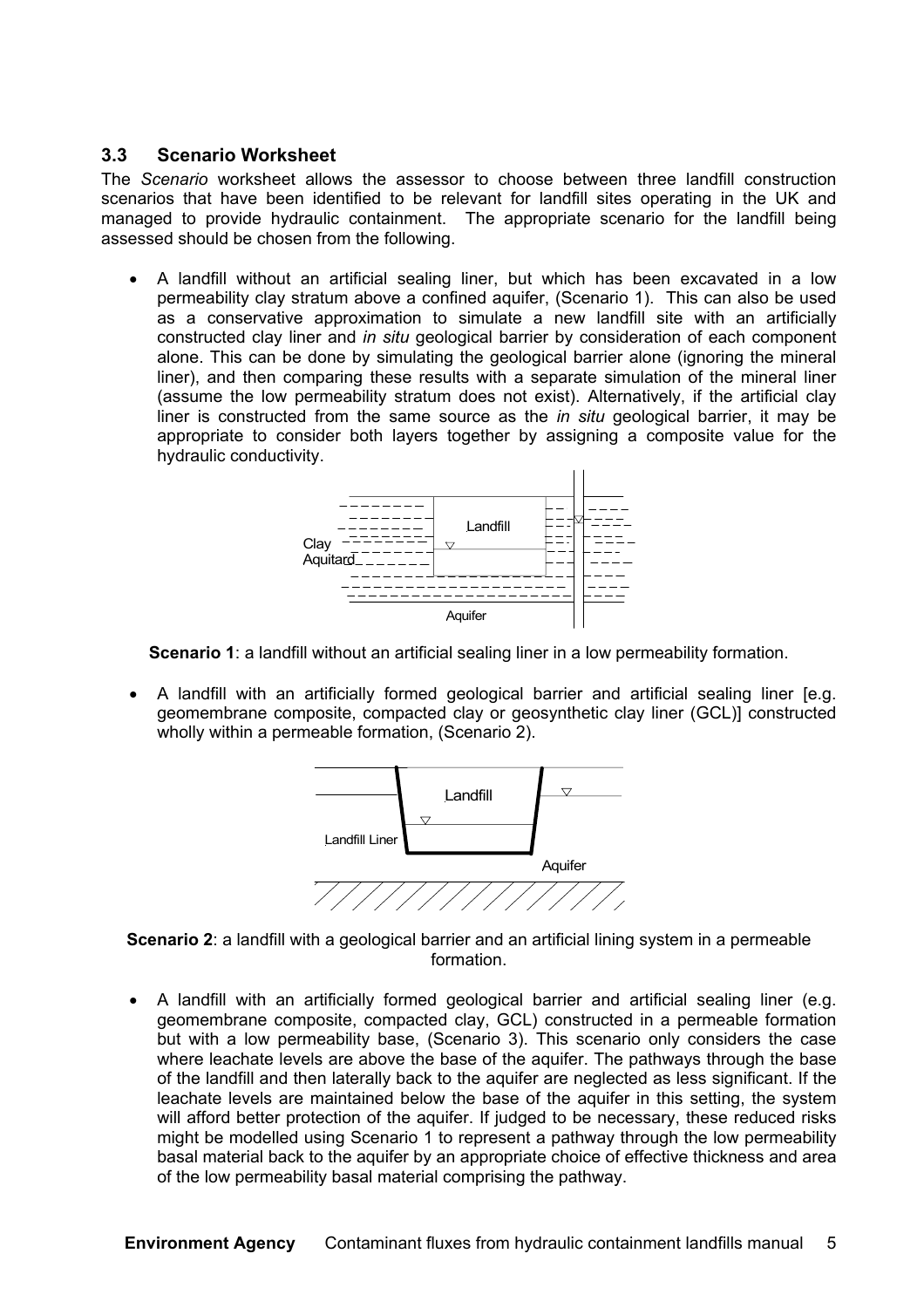

**Scenario 3**: a landfill with a geological barrier and an artificial lining system in a permeable formation but with its base on a very low permeability formation.

#### **Figure 2. Typical hydrogeological settings for hydraulically contained landfills**

#### **3.4 Calculations Worksheet**

The *Calculations* worksheet contains all the user parameter inputs, calculations and results from the model. This worksheet is divided into small sections where similar types of data should be input (Figure 3). Four columns are shown in the row for each parameter:

- the parameter description;
- its Excel name, used in the formulae (which can be viewed);
- the cell for entry of the parameter value, or where it is evaluated; and
- the units in which the parameter is used.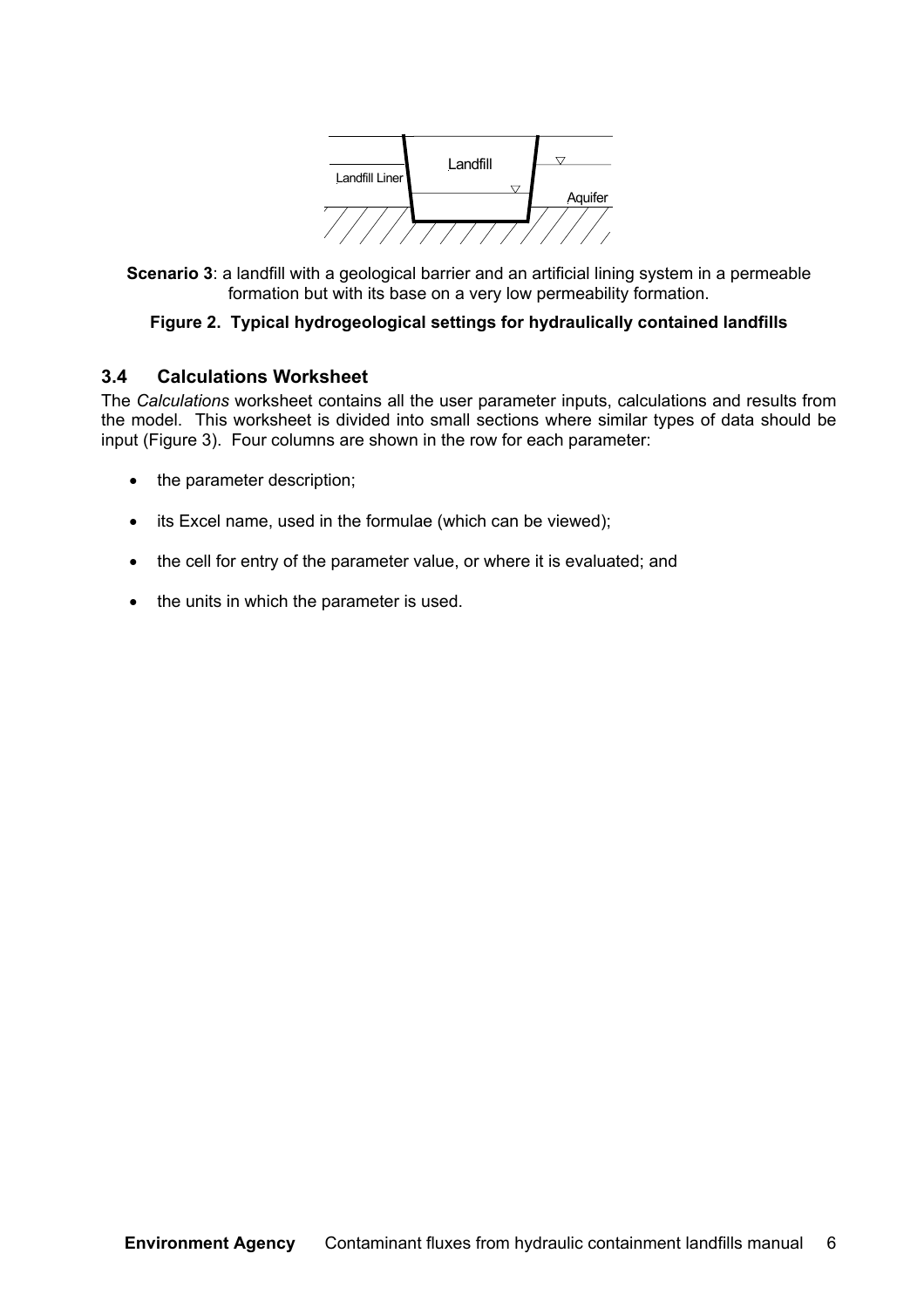|                                   |                   |                                        |                                                               |                                                                                            |          |    |                  |             | Microsoft Excel - Landfill diffusion spreadsheet - 8 July 04.xls |                      |                                                                                               |                        |           |               |                                              |                                     |  |                                                               |     |              |              |        |   |                           |   |   |    |            |   |         | $ \sigma$ $\mathsf{I}$ $\times$ |
|-----------------------------------|-------------------|----------------------------------------|---------------------------------------------------------------|--------------------------------------------------------------------------------------------|----------|----|------------------|-------------|------------------------------------------------------------------|----------------------|-----------------------------------------------------------------------------------------------|------------------------|-----------|---------------|----------------------------------------------|-------------------------------------|--|---------------------------------------------------------------|-----|--------------|--------------|--------|---|---------------------------|---|---|----|------------|---|---------|---------------------------------|
|                                   |                   |                                        | 图 File Edit View                                              |                                                                                            |          |    |                  |             | Insert F <u>o</u> rmat <u>T</u> ools <u>D</u> ata Window Help    |                      |                                                                                               |                        |           |               |                                              |                                     |  |                                                               |     |              |              |        |   |                           |   |   |    |            |   |         | $  $ $\sigma$ $ $ $\times$      |
| ▯                                 | Ê                 | Ы                                      |                                                               | €                                                                                          | 8        | 督  | Q                | ¥,          | 电追                                                               | ನ                    | $\mathbf{K}$ $\mathbf{V}$ $\mathbf{V}$ $\mathbf{V}$ $\mathbf{V}$ $\mathbf{V}$                 |                        |           |               |                                              |                                     |  | <b>Q ∑ な ま る 岡 仙 あ 60%</b>                                    |     | $\bullet$    | ø            |        |   | ₽.<br>뫬.                  | ⊀ | € | Ą. | ◈          | 國 | 第       | 既.                              |
|                                   |                   |                                        |                                                               |                                                                                            |          |    |                  |             |                                                                  |                      |                                                                                               |                        |           |               |                                              |                                     |  |                                                               |     |              |              |        |   |                           |   |   |    |            |   |         |                                 |
|                                   | CМ                |                                        |                                                               | $\overline{c}$                                                                             | $\equiv$ | -2 |                  |             | D                                                                |                      | F                                                                                             | F                      |           |               |                                              |                                     |  |                                                               |     |              |              |        |   | L                         |   | M |    | N          |   | $\circ$ |                                 |
| $\mathbf{2}$                      |                   |                                        | <b>Enter site name here</b>                                   |                                                                                            |          |    |                  |             |                                                                  |                      | 1 January 2004                                                                                |                        |           |               |                                              |                                     |  | trichloroethene                                               |     |              |              |        |   |                           |   |   |    |            |   |         |                                 |
| $\overline{4}$                    |                   |                                        |                                                               | CONCEPTUAL MODEL AND LANDFILL CONSTRUCTION                                                 |          |    |                  |             |                                                                  |                      |                                                                                               |                        |           |               |                                              |                                     |  |                                                               |     |              |              |        |   |                           |   |   |    |            |   |         |                                 |
| 5                                 |                   |                                        |                                                               | Conceptual model of landfill construction                                                  |          |    |                  | cм          |                                                                  |                      |                                                                                               |                        |           |               |                                              |                                     |  |                                                               |     |              |              |        |   |                           |   |   |    |            |   |         |                                 |
| $6\overline{6}$<br>$\overline{1}$ |                   |                                        | ls a geomembrane present?                                     |                                                                                            |          |    |                  |             | GM_opt                                                           |                      | Yes                                                                                           |                        |           |               |                                              |                                     |  |                                                               |     |              |              |        |   |                           |   |   |    |            |   |         |                                 |
| $\,$ 8                            |                   |                                        |                                                               | Basal width perpendicular to groundwater flow<br>Basal length parallel to groundwater flow |          |    |                  |             | Width_LF<br>Length_LF                                            |                      | 200<br>610                                                                                    | l m                    |           |               |                                              |                                     |  |                                                               |     |              |              |        |   |                           |   |   |    |            |   |         |                                 |
| $\mathbf{3}$<br>10 <sub>10</sub>  |                   | Basal area                             |                                                               |                                                                                            |          |    |                  |             | Base_Area                                                        |                      | 122000 m2                                                                                     |                        |           |               |                                              |                                     |  |                                                               |     |              |              |        |   |                           |   |   |    |            |   |         |                                 |
| 11<br>12                          |                   |                                        | Elevation of base of landfill<br>Elevation of base of aquifer |                                                                                            |          |    |                  |             | LFbase_elev<br>Agbound_elev                                      |                      |                                                                                               | maOD<br>$6 \mod 6$     |           |               |                                              | <b>CONTAMINANT AND WATER FLUXES</b> |  |                                                               |     |              |              |        |   |                           |   |   |    |            |   |         |                                 |
| 13                                |                   |                                        |                                                               |                                                                                            |          |    |                  |             |                                                                  |                      |                                                                                               |                        |           |               |                                              | Groundwater flux into landfill      |  |                                                               |     |              |              |        |   | 4.16433E-08 m3/s          |   |   |    |            |   |         |                                 |
| 14<br>15                          |                   |                                        | Leachate head inside landfill                                 | Groundwater head outside landfill                                                          |          |    |                  |             | Head_inLF<br>Head_outLF                                          |                      | 15                                                                                            | $10 \mod 10$<br>maOD   |           |               |                                              |                                     |  | Maximum contaminant concentration at compliance point at tmax |     |              |              | C_comp |   | 0.021489767 mg/l          |   |   |    |            |   |         |                                 |
| 16<br>17                          |                   |                                        |                                                               | Area of liner below the water table                                                        |          |    |                  |             | Area_contact                                                     |                      | 126860                                                                                        | m <sup>2</sup>         |           |               |                                              | <b>CHART PARAMETERS</b>             |  |                                                               |     |              |              |        |   |                           |   |   |    |            |   |         |                                 |
| 18                                |                   |                                        |                                                               | <b>CONTAMINANT PARAMETERS</b>                                                              |          |    |                  |             |                                                                  |                      |                                                                                               |                        |           |               | Minimum axis display<br>Maximum axis display |                                     |  |                                                               |     |              | tmin<br>tmax |        |   | years<br>$1.00E+03$ years |   |   |    |            |   |         |                                 |
| 19<br>20                          |                   | Contaminant name<br>Contaminant type   |                                                               |                                                                                            |          |    |                  |             | Cont_Nme<br>Cont_Type                                            |                      | trichloroethene<br>Organic                                                                    |                        |           |               |                                              |                                     |  |                                                               |     |              |              |        |   |                           |   |   |    |            |   |         |                                 |
| 21                                |                   |                                        | Contaminant classification                                    |                                                                                            |          |    |                  |             | Cont_Class                                                       |                      | List I                                                                                        |                        |           |               |                                              |                                     |  |                                                               |     |              |              |        |   |                           |   |   |    |            |   |         |                                 |
| 22<br>23                          |                   |                                        |                                                               | <b>Concentration in landfill leachate</b><br>Free water diffusion coefficient              |          |    |                  | $Dw\_cl$    | Conc_LF                                                          |                      | 5.00E-09 m2/s                                                                                 | $100$ <sub>mg</sub> /l |           |               |                                              |                                     |  |                                                               |     |              |              |        |   |                           |   |   |    |            |   |         |                                 |
| 24<br>25                          |                   |                                        |                                                               |                                                                                            |          |    |                  |             |                                                                  |                      |                                                                                               |                        |           |               |                                              |                                     |  | Concentration of trichloroethene at external edge of liner    |     |              |              |        |   |                           |   |   |    |            |   |         |                                 |
| $\overline{26}$                   |                   |                                        | Partition coefficient in clay<br>Retardation factor in clay   |                                                                                            |          |    |                  | Kd_d<br>R_d |                                                                  |                      | 6.401234568                                                                                   | $0.5$ l/kg             |           |               | 0.025                                        |                                     |  |                                                               |     |              |              |        |   |                           |   |   |    |            |   |         |                                 |
| 27<br>28                          |                   |                                        | Decay in porbed phape?                                        | Half life in clay (0 for no decay)                                                         |          |    |                  | thalf_cl    | Decay_sorb                                                       |                      | 500<br>No                                                                                     | days                   |           |               |                                              |                                     |  |                                                               |     |              |              |        | . |                           |   |   |    |            |   |         |                                 |
| 29                                |                   |                                        | Decay constant in clay                                        |                                                                                            |          |    |                  |             | Decay_cl                                                         |                      | 2.50656E-03                                                                                   | 1ls                    |           | Ī             | 0.02                                         |                                     |  |                                                               |     |              |              |        |   |                           |   |   |    |            |   |         |                                 |
| 30<br>31                          |                   |                                        |                                                               | Partition coefficient to geomembrane                                                       |          |    |                  | Kd_gm       |                                                                  |                      | 2.00E-01                                                                                      |                        |           |               |                                              |                                     |  |                                                               |     |              |              |        |   |                           |   |   |    |            |   |         |                                 |
| 32<br>33                          |                   |                                        |                                                               | Diffusion coefficient in geomembrane                                                       |          |    |                  | $Dw\_gm$    |                                                                  |                      | 2.3E-14 m2/s                                                                                  |                        |           | Concentration | 0.015                                        |                                     |  |                                                               |     |              |              |        |   |                           |   |   |    |            |   |         |                                 |
| 34                                |                   |                                        |                                                               | <b>MINERAL BARRIER / LINER</b>                                                             |          |    |                  |             |                                                                  |                      |                                                                                               |                        |           |               | 0.01                                         |                                     |  |                                                               |     |              |              |        |   |                           |   |   |    |            |   |         |                                 |
| 35<br>36                          |                   |                                        | Thickness of mineral liner<br><b>Hydraulic conductivity</b>   |                                                                                            |          |    |                  | k_d         | thick_clbr                                                       |                      | $1.00E - 13$                                                                                  | m<br>mis               |           |               |                                              |                                     |  |                                                               |     |              |              |        |   |                           |   |   |    |            |   |         |                                 |
| 37                                |                   |                                        | Average pore radius                                           |                                                                                            |          |    |                  |             | pore_radius                                                      |                      | 1.00E-05                                                                                      | l m                    |           |               | 0.005                                        |                                     |  |                                                               |     |              |              |        |   |                           |   |   |    |            |   |         |                                 |
| 38<br>39                          |                   | Effective porosity<br>Dry bulk density |                                                               |                                                                                            |          |    |                  | n.<br>rho   |                                                                  |                      | 0.162<br>1750                                                                                 | kg/m3                  |           |               | $^{\circ}$                                   |                                     |  |                                                               |     |              |              |        |   |                           |   |   |    |            |   |         |                                 |
| 40<br>41                          |                   | Tortuosity                             |                                                               |                                                                                            |          |    |                  | tau_cl      |                                                                  |                      |                                                                                               |                        |           |               |                                              |                                     |  | 10 <sup>10</sup>                                              |     |              |              | 100    |   | 1000                      |   |   |    |            |   |         |                                 |
| 42                                |                   |                                        |                                                               | <b>GEOMEMBRANE BARRIER</b>                                                                 |          |    |                  |             |                                                                  |                      |                                                                                               |                        |           |               |                                              |                                     |  |                                                               |     | Tine (years) |              |        |   |                           |   |   |    |            |   |         |                                 |
| 43<br>44                          |                   |                                        | Thickness of geomembrane                                      | Quality of geomembrane/clay contact                                                        |          |    |                  |             | thick_gm<br><b>GIVL</b> contact                                  |                      | 0.003<br>Good contact                                                                         | Im                     |           |               |                                              |                                     |  | Mass of trichloroethene leaving the landfill per second       |     |              |              |        |   |                           |   |   |    |            |   |         |                                 |
| 45                                |                   |                                        |                                                               | Has part of the geomembrane delaminated?                                                   |          |    |                  |             | GM_delam                                                         |                      | No                                                                                            |                        |           |               | $9E-10$                                      |                                     |  |                                                               |     |              |              |        |   |                           |   |   |    |            |   |         |                                 |
| 46<br>47                          |                   |                                        |                                                               |                                                                                            |          |    |                  |             |                                                                  |                      |                                                                                               |                        |           |               | 8E-10                                        |                                     |  |                                                               |     |              |              |        |   |                           |   |   |    |            |   |         |                                 |
| 48<br>49                          |                   | Density of pin holes                   | <b>MEMBRANE DEFECTS</b>                                       |                                                                                            |          |    | n_pin            |             |                                                                  | $\frac{7h}{25}$      |                                                                                               | 7E-04                  | lm2       |               | 7E-10                                        |                                     |  |                                                               |     |              |              |        |   |                           |   |   |    |            |   |         |                                 |
| 50                                |                   | Area of pin holes                      |                                                               |                                                                                            |          |    | A_pin            |             |                                                                  | mm2                  |                                                                                               | $3E - 06$<br>$SE-04$   | m2<br>lm2 | flux (kg/s)   | 6E-10                                        |                                     |  |                                                               |     |              |              |        |   |                           |   |   |    |            |   |         |                                 |
| 51<br>52                          |                   | Density of holes<br>Area of holes      |                                                               |                                                                                            |          |    | n_hole<br>A_hole |             |                                                                  | tha.<br>$50 \,$ mm2  |                                                                                               | 5E-05                  | m2        |               | <b>5E-10</b><br>4E-10                        |                                     |  |                                                               |     |              |              |        |   |                           |   |   |    |            |   |         |                                 |
| 53<br>54                          |                   | Density of tears<br>Length of tears    |                                                               |                                                                                            |          |    | n_tear<br>Litear |             |                                                                  | $0$ the<br>$1000$ mm |                                                                                               | $\Omega$               | lm2<br>m. |               | 3E-10                                        |                                     |  |                                                               |     |              |              |        |   |                           |   |   |    |            |   |         |                                 |
| 55                                |                   | Width of tears                         |                                                               |                                                                                            |          |    | w_tear           |             |                                                                  | 1 mm                 |                                                                                               | 0.001                  | m         | ä             | 2E-10                                        |                                     |  |                                                               |     |              |              |        |   |                           |   |   |    |            |   |         |                                 |
| 56<br>57                          |                   |                                        |                                                               |                                                                                            |          |    |                  |             |                                                                  |                      |                                                                                               |                        |           |               | $1E-10$                                      |                                     |  |                                                               |     |              |              |        |   |                           |   |   |    |            |   |         |                                 |
| 58                                |                   |                                        |                                                               |                                                                                            |          |    |                  |             |                                                                  |                      |                                                                                               |                        |           |               | $\ddot{\phantom{0}}$                         |                                     |  |                                                               |     |              |              |        |   |                           |   |   |    |            |   |         |                                 |
| 59<br>60                          |                   |                                        |                                                               |                                                                                            |          |    |                  |             |                                                                  |                      |                                                                                               |                        |           |               | -1                                           |                                     |  | 10                                                            |     |              | 100          |        |   | 1000                      |   |   |    |            |   |         |                                 |
| 61<br>62                          |                   |                                        |                                                               |                                                                                            |          |    |                  |             |                                                                  |                      |                                                                                               |                        |           |               |                                              |                                     |  |                                                               |     | Time (years) |              |        |   |                           |   |   |    |            |   |         |                                 |
| 63                                |                   |                                        |                                                               |                                                                                            |          |    |                  |             |                                                                  |                      |                                                                                               |                        |           |               |                                              |                                     |  |                                                               |     |              |              |        |   |                           |   |   |    |            |   |         |                                 |
|                                   | 14   4   <b>)</b> | . E                                    |                                                               | 64 CALCULATIONS START HERE                                                                 |          |    |                  |             |                                                                  |                      | Introduction $\angle$ Scenarios $\angle$ <b>Calculations</b> $\angle$ Justifications $\angle$ |                        |           |               |                                              |                                     |  |                                                               | 1∢∣ |              |              |        |   |                           |   |   |    |            |   |         |                                 |
| Ready                             |                   |                                        |                                                               |                                                                                            |          |    |                  |             |                                                                  |                      |                                                                                               |                        |           |               |                                              |                                     |  |                                                               |     |              |              |        |   |                           |   |   |    | <b>NUM</b> |   |         |                                 |
|                                   |                   |                                        |                                                               |                                                                                            |          |    |                  |             |                                                                  |                      |                                                                                               |                        |           |               |                                              |                                     |  |                                                               |     |              |              |        |   |                           |   |   |    |            |   |         |                                 |

**Figure 3. Location of data input and results sections on the** *Calculations* **worksheet**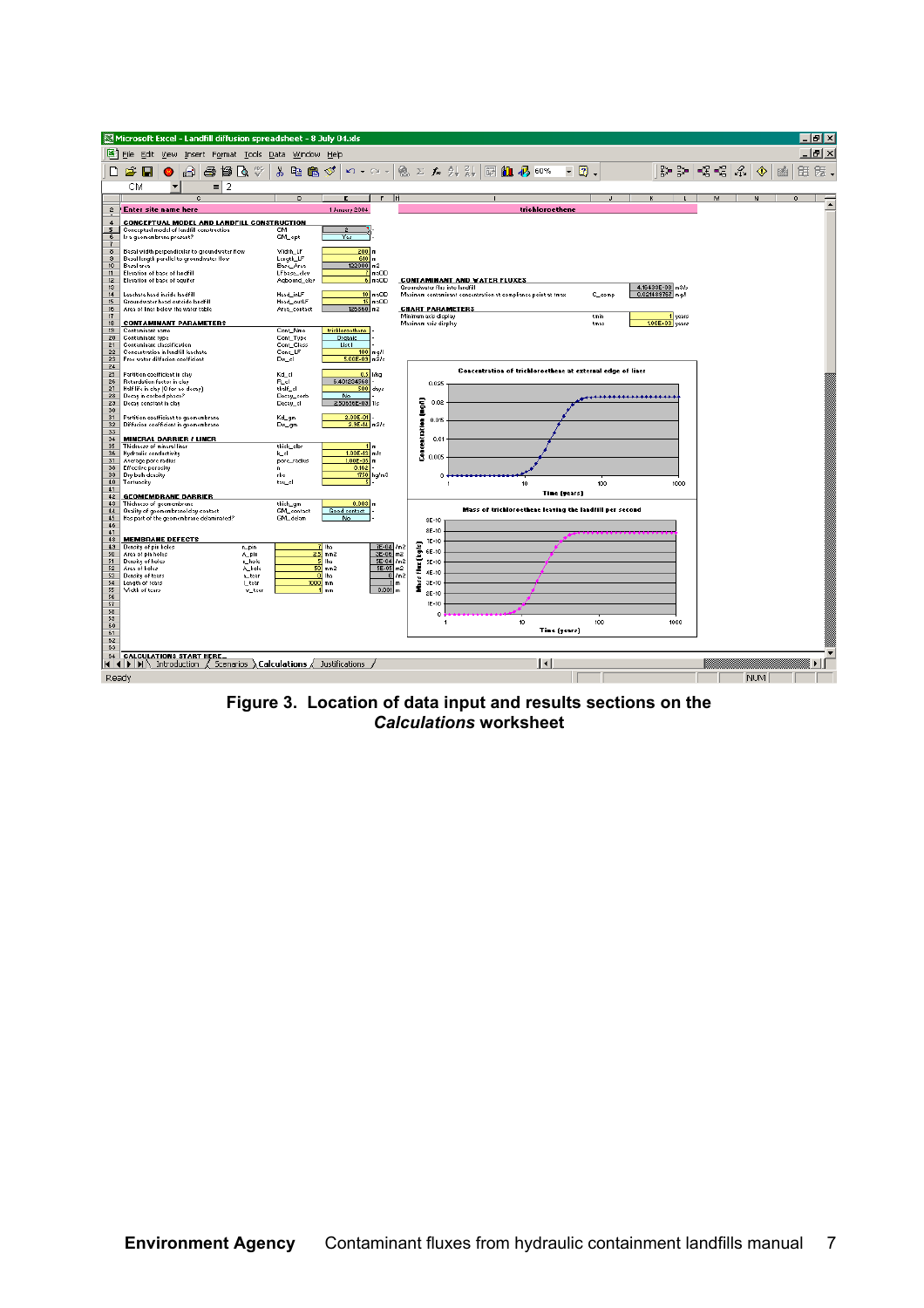#### **3.4.1 Conceptual Model and Landfill Construction**

Inputs for this section include details of the dimensions of the landfill and the relative groundwater and leachate heads (Figure 4). If a composite liner is present, it is necessary to select "Yes" to indicate a geomembrane should be included. Values are required for the following parameters.

- **Basal width and length:** the landfill is assumed to be rectangular in shape. The length of the landfill is defined as the dimension parallel to groundwater flow, the width as the dimension perpendicular to the direction of groundwater flow.
- **Elevations:** all elevations and heads should ideally be entered as metres above Ordnance Datum (m AOD), but may be entered as metres relative to a site datum if Ordnance Datum levels are unavailable. Since most of the elevations in the model will vary across the site, and heads will vary spatially and over time, the appropriate effective values to be use will be uncertain. It is important that, when modelling, a number of scenarios are tested that simulate the likely range of parameter combinations that may be relevant.

Error flags highlight circumstances that are inconsistent with the mathematical model or geometry of the chosen scenario. If the worksheet shows an error flag no results will be displayed until the error is fixed. The following possible inconsistencies are tested:

- leachate head greater than groundwater head (all scenarios);
- leachate head and/or groundwater head below base of landfill (all scenarios);
- base of aquitard above base of landfill (Scenario 1);
- base of aquifer above base of landfill (Scenario 2);
- base of aquifer above leachate head (Scenario 3).

#### CONCEPTUAL MODEL AND LANDELLI CONSTRUCTION

| Conceptual model of landfill construction     | CМ           | 3                   |                      |
|-----------------------------------------------|--------------|---------------------|----------------------|
| Is a geomembrane present?                     | GM opt       | Yes.                |                      |
| Basal width perpendicular to groundwater flow | Width LF     | $200 \, \mathrm{m}$ |                      |
| Basal length parallel to groundwater flow     | Length_LF    | $610 \, \mathrm{m}$ |                      |
| Basal area                                    | Base Area    | 122000 m2           |                      |
| Elevation of base of landfill                 | LFbase elev  |                     | $0 \mid maOD$        |
| Elevation of base of aquifer                  | Agbound elev |                     | $4 \mid$ maOD        |
|                                               |              |                     |                      |
| Leachate head inside landfill                 | Head inLF    |                     | 6 maOD               |
| Groundwater head outside landfill             | Head outLF   |                     | $10$ <sub>maOD</sub> |
| Area of liner below the water table           | Area_contact | $3240 \, \text{m}$  |                      |
|                                               |              |                     |                      |

#### **Figure 4.** *Conceptual model and landfill construction* **section**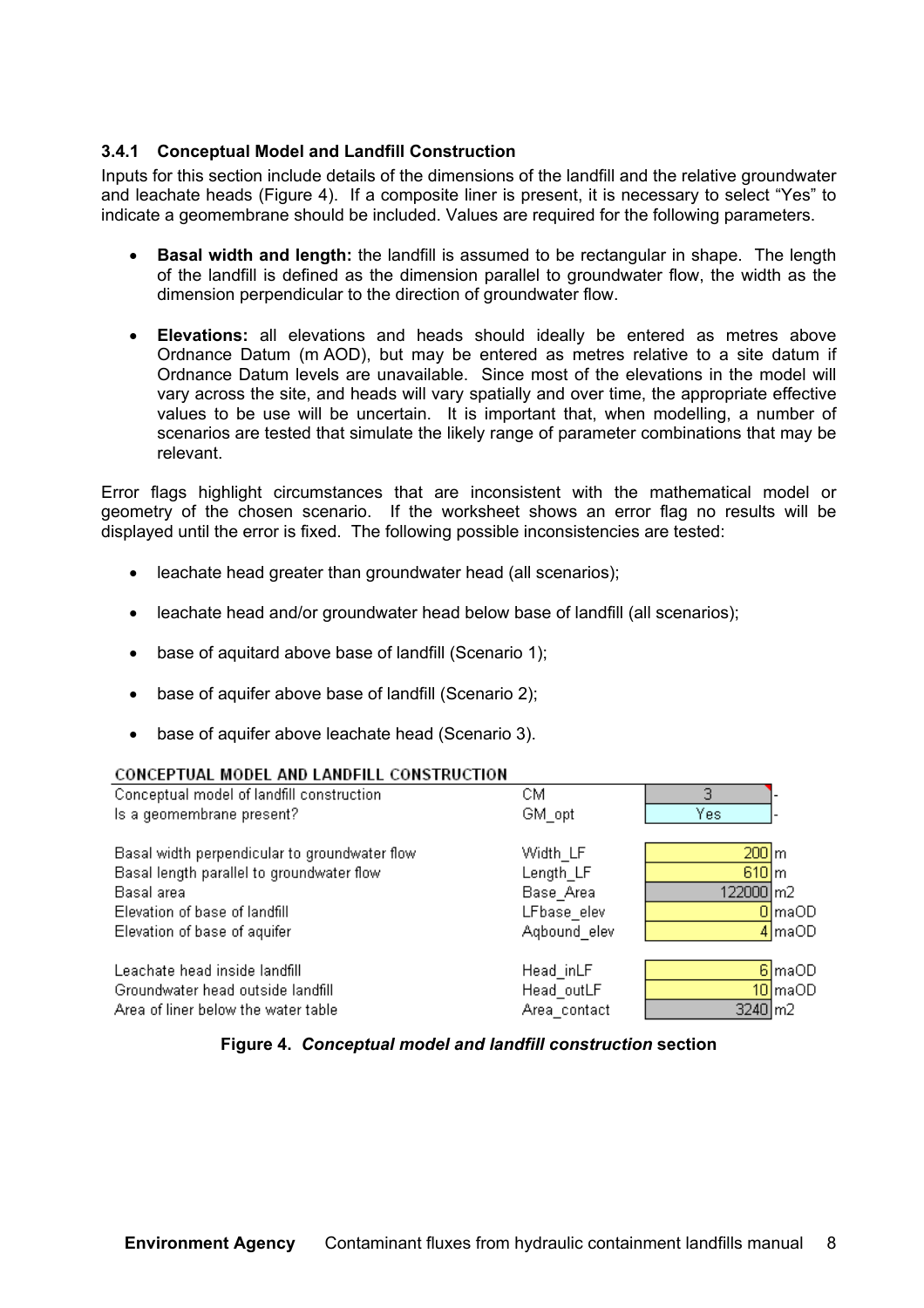#### **3.4.2 Contaminant Properties**

Inputs for this section include the name, classification (organic/inorganic, List I/List II) and physicochemical parameters for the contaminant of concern (Figure 5). If a geomembrane is present and the contaminant is organic, its properties in the geomembrane are entered here. Values are required for the following parameters.

- **Organic or inorganic substance:** organic substances diffuse through polymer geomembrane liners while inorganic substances do not. Mass flux of inorganic substances only occurs at geomembrane liner defects.
- **List I or List II substance:** these are defined by the Groundwater Directive and tabulated, for example, in Environment Agency (2003a). This determines the compliance point of the risk assessment. For a List I substance the compliance point is taken to be at the outer edge of the mineral barrier and the concentration in porewater at that point is reported. For a List II substance the compliance point is taken to be in the groundwater down hydraulic gradient from the site, and aquifer dilution can be taken into consideration.
- **Concentration in the leachate:** the leachate concentration is modelled as constant. In reality this will vary in time as leachate evolves and as groundwater flowing in through the liner and landfill cap dilutes it. An active gas extraction system will also tend to decrease the concentration of volatile organic compounds in the leachate. A suitable range of concentrations should be tested in the risk assessment.
- **Free water diffusion coefficient** of the contaminant: note that some references may refer to the effective diffusion coefficient, a combination of the free water diffusion coefficient and the tortuosity of the porous material tested (Environment Agency, 2004a). If a suitable effective diffusion coefficient is available this can be entered here but the tortuosity (entered as a property of the mineral barrier) must be assigned a value of one to ensure consistency.
- **Partition coefficient in the clay (mineral barrier/liner):** the retardation factor in the mineral liner is computed using a linear isotherm model, and the soil-water partition coefficient,  $K_d$  (ml/g), is used. For organic chemicals, unless site specific sorption data are available, it is most usual to compute the partition coefficient using the equation:

$$
K_d = K_{OC} f_{OC}
$$
 (1)

where  $K_{OC}$  is the organic carbon-water partition coefficient  $f_{\rm OC}$  is the fraction of organic carbon in the mineral liner

This is discussed further in the accompanying report (Environment Agency, 2004a).

- **Half life in the mineral liner:** radionuclides will decay while within the liner system. Contaminants that biodegrade may do so in the liner, but site-specific evidence or measurements will generally be required to support this if it is relied upon in an assessment. If decay is not being modelled, input a very high value or zero (the spreadsheet understands that a zero value means 'no decay'). A flag is used to set whether the contaminant degrades while sorbed (as will radionuclides) or not (if a contaminant can only be degraded while in aqueous solution).
- **Partition coefficient in the geomembrane:** describes how an organic compound partitions between water and the geomembrane; in some literature this is referred to as a solubility.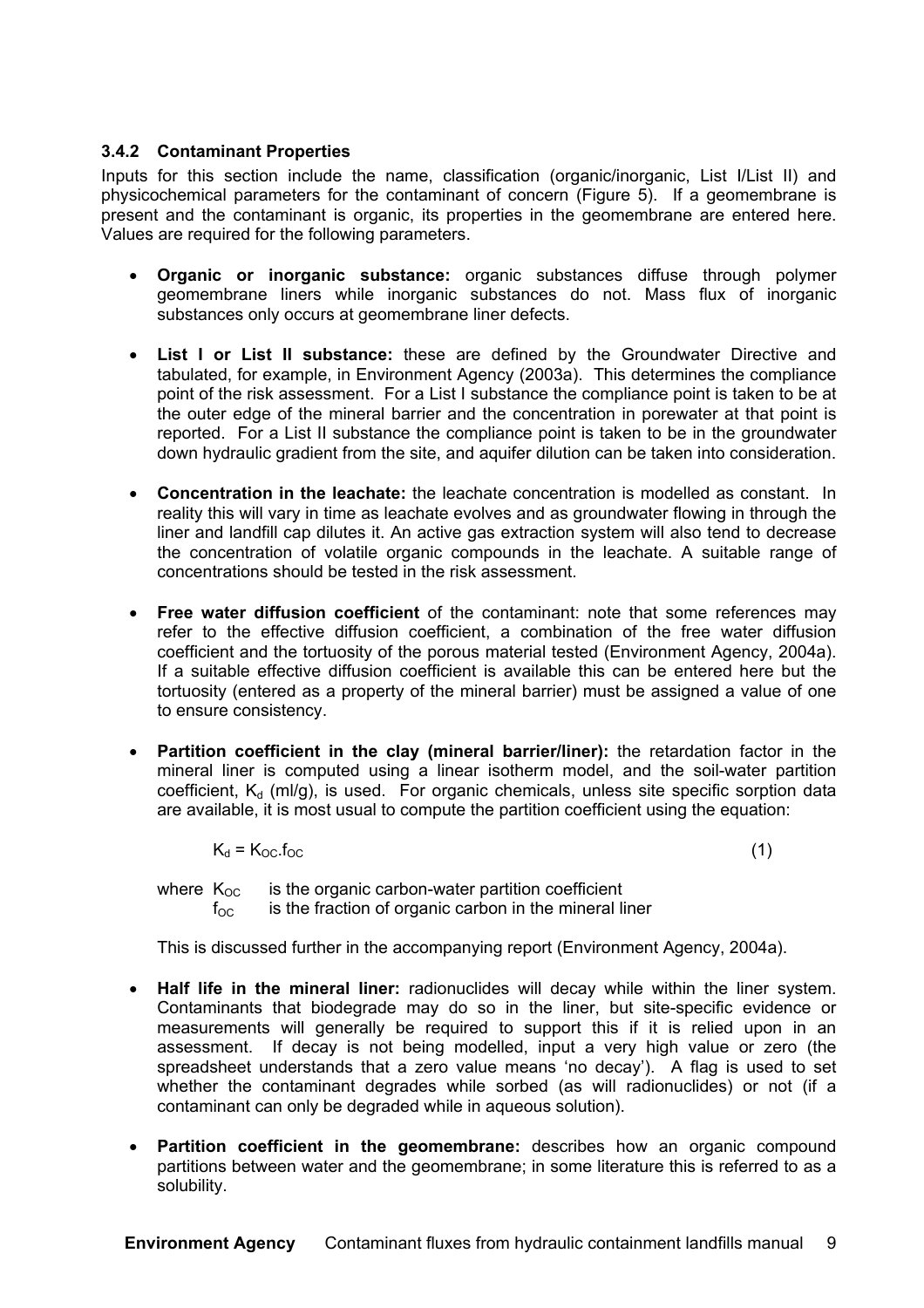• **Diffusion coefficient in the geomembrane:** the effective diffusion coefficient of the contaminant in the geomembrane. A retardation factor for the geomembrane is not calculated as empirical diffusion coefficients obtained for organic chemicals in geomembranes include all attenuation processes. Nor is decay modelled in the geomembrane: organic compounds will not be degraded within the polymer as microbes cannot reach them, as the compounds are not in the aqueous phase.

In typical UK risk assessments it is common to use published data for most, if not all, of the parameters listed in this section. While the Environment Agency accepts that for some parameters, literature values will often be appropriate, it is essential that the use of literature values be completely justified in the context of each assessment. Environment Agency (2004a) presents indicative values for many of these parameters and references from which more may be obtained.

#### **CONTAMINANT PARAMETERS**

| Contaminant name                     | Cont Nme   | trichloroethene     |
|--------------------------------------|------------|---------------------|
| Contaminant type                     | Cont_Type  | Organic             |
| Contaminant classification           | Cont Class | List I              |
| Concentration in landfill leachate   | Conc_LF    | 1000 mg/l           |
| Free water diffusion coefficient     | Dw cl      | 5.00E-09 m2/s       |
|                                      |            |                     |
| Partition coefficient in clay        | Kd_cl      | $0.5$ $Vkg$         |
| Retardation factor in clay           | R cl       | 6.401234568         |
| Half life in clay (0 for no decay)   | thalf cl   | $500$ days          |
| Decay in sorbed phase?               | Decay_sorb | No.                 |
| Decay constant in clay               | Decay_cl   | 2.50656E-09 1/s     |
|                                      |            |                     |
| Partition coefficient to geomembrane | Kd_gm      | 2.00E-01            |
| Diffusion coefficient in geomembrane | Dw gm      | $2.9E-14 \mid m2/s$ |

#### **Figure 5.** *Contaminant parameters* **section**

#### **3.4.3 Mineral Barrier**

Inputs for the *Mineral Barrier* section include hydraulic parameters of the mineral barrier beneath the landfill (Figure 6). For Scenario 1, this is the *in-situ* aquitard formation beneath the landfill and the thickness is automatically calculated from the elevations entered in the *Conceptual model and landfill construction* section. In Scenario 1, it is not possible to model the two mineral barriers, i.e. a mineral liner and the *in-situ* low permeability formation, together. However, if the two are present in a landfill being modelled, their impacts on contaminant attenuation can be compared by modelling both separately. For Scenarios 2 and 3 the *Mineral Barrier* is the mineral component of the liner system.

#### **MINERAL BARRIER / LINER**

Thickness of mineral liner Hydraulic conductivity Average pore radius Effective porosity Dry bulk density Tortuosity

#### thick clbr k cl pore\_radius n. rho tau cl

|                | 1 lm       |
|----------------|------------|
| $1.00E-11$ m/s |            |
| $1.00E-05$ m   |            |
| 0.162          |            |
|                | 1750 kg/m3 |
|                |            |

#### **Figure 6.** *Mineral Barrier* **section**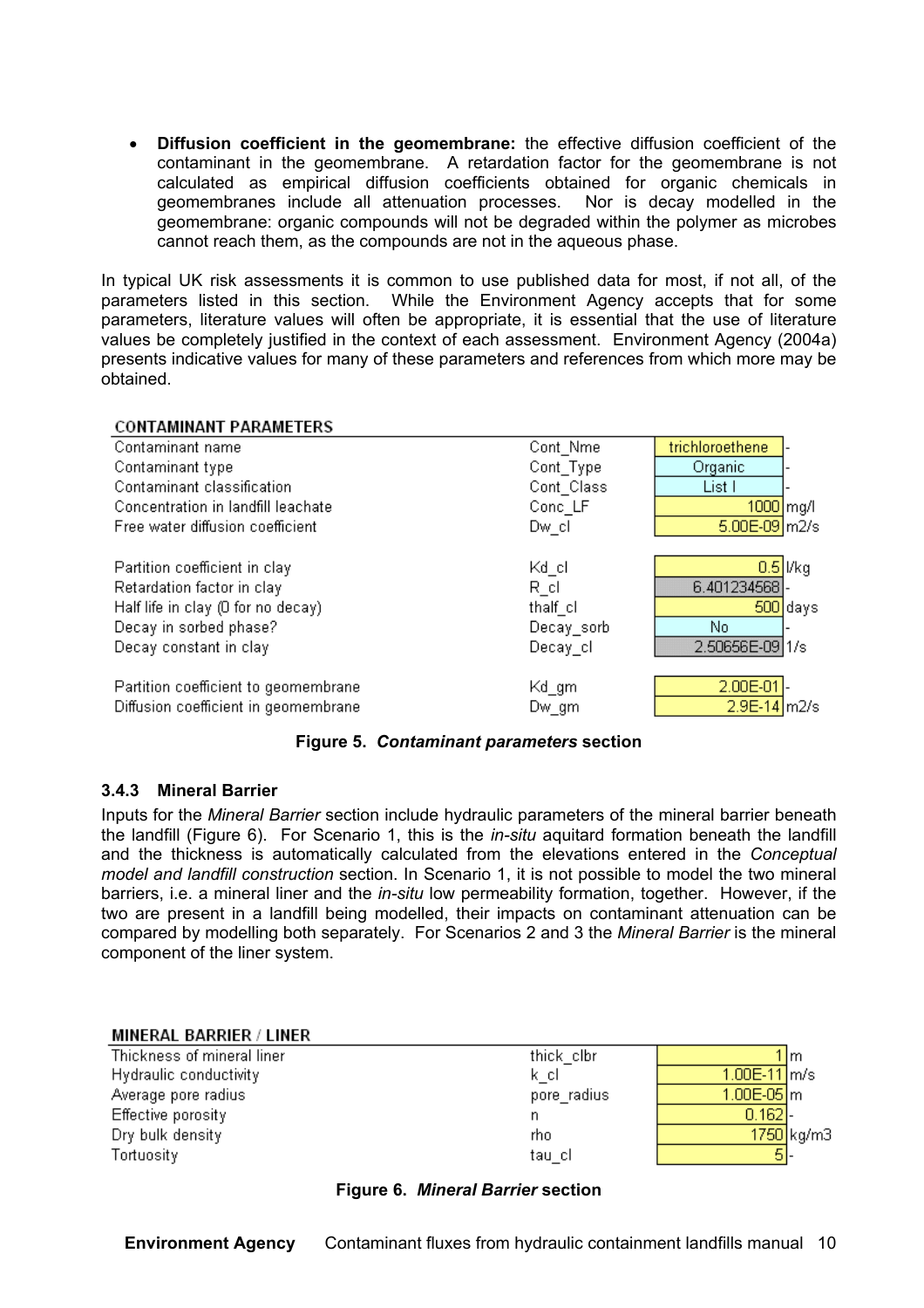Environment Agency (2004a) discusses in depth the use of these parameters in contaminant transport risk modelling of low permeability porous materials. The following comments may be made:

- **Hydraulic conductivity:** of the compacted mineral liner or *in-situ* very low permeability formation. Hydraulic conductivity varies with effective stress and it is up to the assessor to ensure that the hydraulic conductivity value used is appropriate for the thickness of waste to be emplaced. Often the reduction in hydraulic conductivity is related to the reduction in void ratio and may be computed using a variety of relationships (e.g. Das, 1995).
- **Pore radius:** of the compacted mineral liner. This is used to assign the value of hydrodynamic dispersion based on Taylor dispersion in a capillary tube (Section 2.3.7 in Environment Agency, 2004a). Higher values lead to more dispersion able to overcome higher inward velocities, so in the absence of site specific pore size data use an estimated high value consistent with laminar flow in the pores.

If you are uncertain as to this mechanism, enter zero to neglect the process and consider using an increased effective porosity to reflect the fact that water flows more slowly at the edges of pores. Dispersion due to heterogeneity in the small-scale structure of the porous material is not modelled as it only applies to dispersion in the direction of flow (Section 2.3.6 in Environment Agency, 2004a).

- **Effective porosity:** as a fraction (by volume not by mass). In this context the effective porosity is that within which advection, diffusion and sorption processes operate and will probably be somewhat less than the total porosity (Environment Agency, 2004a). However, it is difficult to measure in practice and some sensitivity analysis will be required to address this uncertainty. Furthermore, porosity varies with effective stress (e.g. Rowe, 1998) and it is up to the assessor to ensure that the porosity value used is appropriate for the thickness of waste to be emplaced.
- **Dry bulk density:** of the compacted mineral liner.
- **Tortuosity:** the ratio of the true flow path of a particle through the porous material to the straight line flow path. Note that there are other definitions of tortuosity in the literature and care should be taken that the derivation of a tortuosity measurement is understood. There are few available data on tortuosity and this is best dealt with by sensitivity analysis. Furthermore, tortuosity varies with effective stress (Rowe, 1998) and it is up to the assessor to ensure that the tortuosity value used is appropriate for the thickness of waste to be emplaced.

#### **3.4.3 Geomembrane Barrier**

If a geomembrane is present (selected in the *Conceptual model and landfill construction* section) the *Geomembrane Barrier* section is visible (Figure 7). Here relevant parameters that describe the geomembrane are specified. The thickness of the geomembrane and the number and size distribution of defects are required input data. The assessor must also select the quality of contact between the geomembrane and the underlying mineral barrier. The following options are available.

• **Good contact:** defined in Giroud (1997) as 'good contact conditions correspond to a geomembrane installed, with as few wrinkles as possible, on top of a low-permeability soil layer that has been adequately compacted and has a smooth surface.'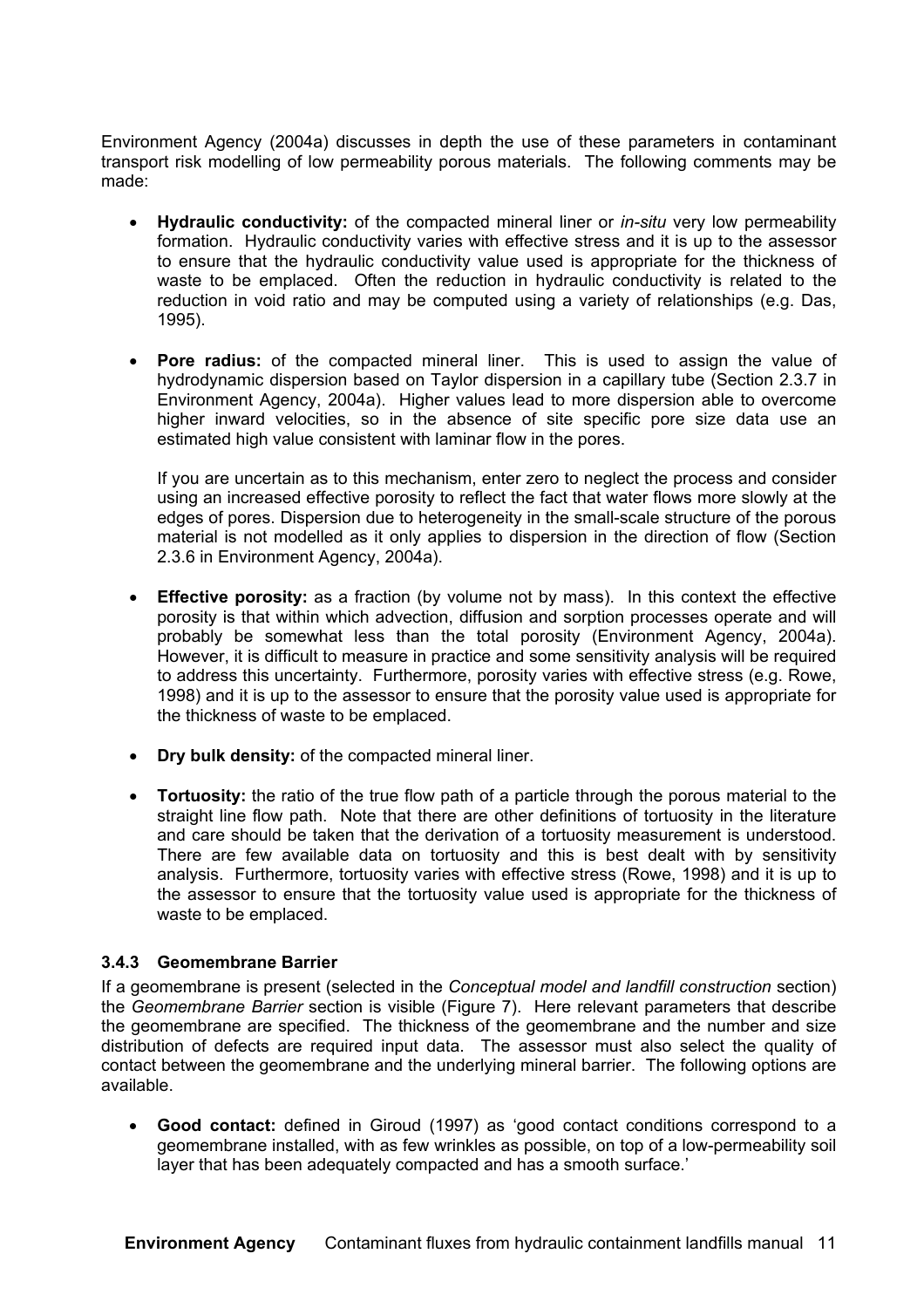- **Poor contact:** defined in Giroud (1997) as 'poor contact conditions correspond to a geomembrane that has been installed with a certain number of wrinkles, and/or placed on a low-permeability soil that has not been well-compacted and does not appear smooth.'
- **Delaminated**. Delamination occurs where heterogeneities in the waste allow high groundwater pressures to lift the geomembrane away from the mineral part of the composite liner. If this option is selected, the area of the liner that has delaminated should be defined. For this proportion of the area, no reliance can be placed on the geomembrane and only the mineral component of the liner will be used in calculations. It is assumed that any delamination due to loss of groundwater control during construction/initial landfilling has been repaired.

For landfills which were constructed under a good construction quality assurance (CQA) scheme, good contact can generally be expected. Older landfills where the CQA is not known or suspect will require a sensitivity analysis between both good and poor contact end points.

Other data required are:

- the density and dimensions of pin holes  $(0.1 5 \text{ mm}^2)$  in the geomembrane,
- the density and dimensions of holes  $(5 100 \text{ mm}^2)$  in the geomembrane, and
- the density and dimensions of tears (1 mm width  $x$  100 10 000 mm length) in the geomembrane.

Data on the densities and dimensions of defects may be obtained from either of the following documents:

- Environment Agency, 2004b. *The likely medium to long-term generation of defects in geomembrane liners*. R&D Technical Report P1-500/1/TR.
- LandSim 2.5 manual.

#### **GEOMEMBRANE BARRIER**

| Thickness of geomembrane                 | thick gm   | $0.003$ m    |  |
|------------------------------------------|------------|--------------|--|
| Quality of geomembrane/clay contact      | GM contact | Good contact |  |
| Has part of the geomembrane delaminated? | GM delam   | No           |  |

#### **MEMBRANE DEFECTS**

| Density of pin holes | n pin                |           | 12/ha        | $0.0012$ /m2            |      |
|----------------------|----------------------|-----------|--------------|-------------------------|------|
| Area of pin holes    | A_pin                |           | $2.5$ mm $2$ | $2.5E-06 \, \text{m}$   |      |
| Density of holes     | n hole               | $2.5$ /ha |              | $0.00025$ /m2           |      |
| Area of holes        | A hole               |           | $50$ mm $2$  | $0.00005 \, \mathrm{m}$ |      |
| Density of tears     | n tear               | $0.5$ /ha |              | $0.00005$ /m2           |      |
| Length of tears      | tear                 | $1000$ mm |              |                         | 1 Im |
| Width of tears       | w_tea <mark>(</mark> |           | Imm          | $0.001 \, \rm{m}$       |      |

#### **Figure 7.** *Geomembrane Barrier* **section**

#### **3.4.5 Dilution**

Where release of a List II substance is under consideration, allowance may be made for its dilution in groundwater flowing beneath the site. In the *Dilution* section the hydraulic conductivity and hydraulic gradient of the aquifer are entered so that the amount of dilution in the aquifer can be assessed (Figure 8). The dilution flux is computed using Darcy's Law, the width of the site and the mixing depth. The mixing depth is the minimum value of the saturated thickness of the

**Environment Agency** Contaminant fluxes from hydraulic containment landfills manual 12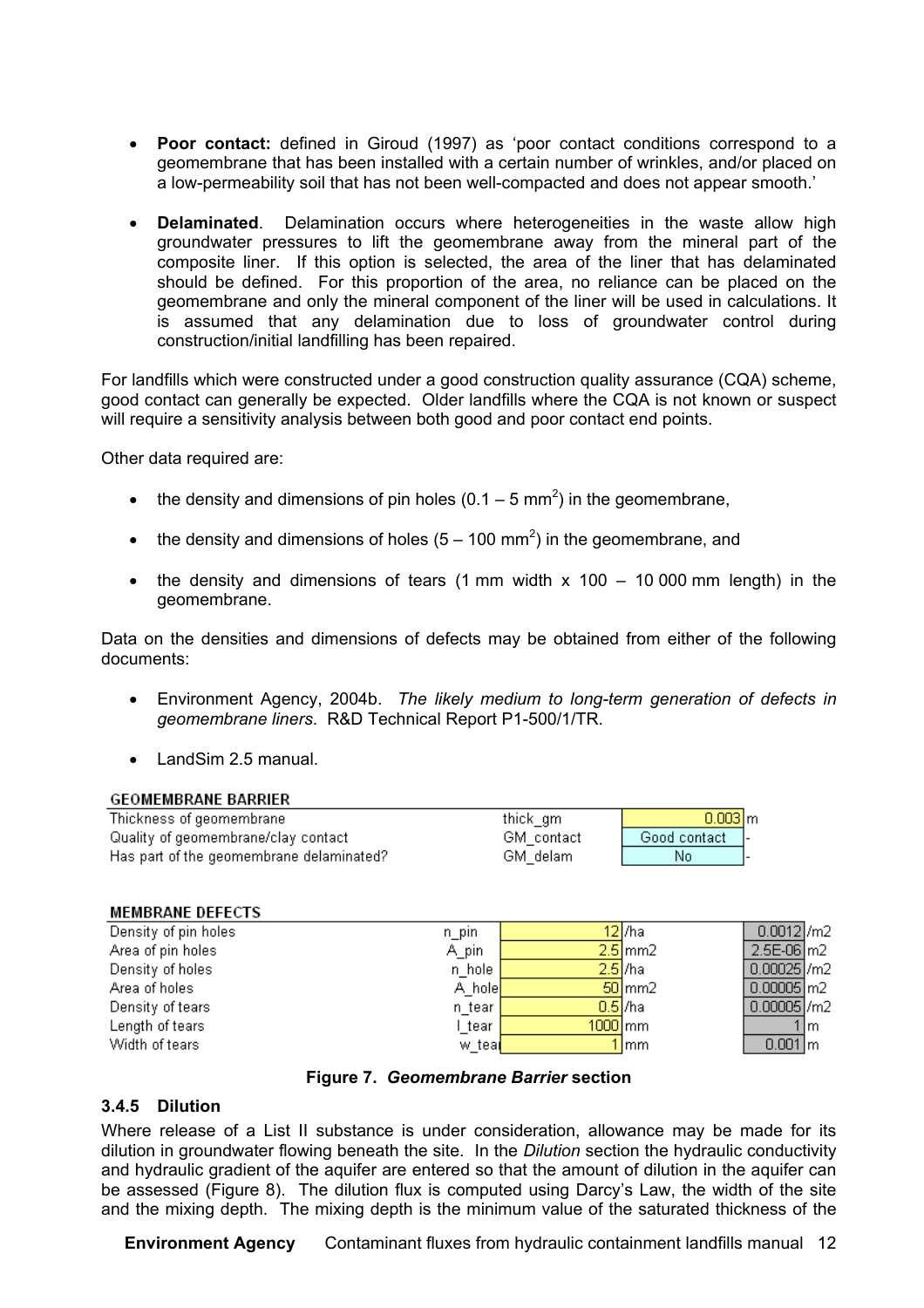aquifer or the depth of penetration of the contaminant into the aquifer. Various formulae are available to estimate the mixing depth and these are generally based on simple solutions to the advection-dispersion equation with a transverse dispersivity of 1% of the travel distance. For example, where there is no infiltration, Environment Agency (1999) gives the following relation in the context of contaminated land risk assessment:

$$
z_{\text{Mix}} = \sqrt{0.0112x^2}
$$

where  $z_{Mix}$  is the mixing depth  $(m)$ 

x is the distance of the compliance point from the up-gradient edge of the landfill (m)

The formula in the *Dilution flow* cell (named *aq\_Q*) may be over-written if the aquifer dilution is calculated by another means. A full justification will be expected if this option is used. However, the formula cannot be reset once it is over-written.

Normally the compliance point should be the down-gradient edge of the site to ensure that concentrations in groundwater leaving the site are acceptable. However for predictive purposes, for example if there are existing receptors away from the site, this distance can be varied.

#### STEADY STATE BILLITION

| Hydraulic gradient in the aquifer                       | aq I    | 0.0011-                 |  |
|---------------------------------------------------------|---------|-------------------------|--|
| Hydraulic conductivity of the aquifer                   | k aq    | $1.00E-05 \, \rm{fm/s}$ |  |
| Downgradient distance of compliance point from landfill | dist_cp | $5000 \, \mathrm{m}$    |  |
| Mixing width                                            | Mix W   | $200 \, \mathrm{m}$     |  |
| Mixing depth                                            | Mix D   | 11 m                    |  |
| Dilution flow in aquifer directly under the landfill    | aq Q    | $0.000022$ m3/s         |  |

#### **Figure 8.** *Dilution* **section**

#### **3.4.6 Concentrations and Water Fluxes**

The main results of the spreadsheet are presented in this section. The steady state water flux into the landfill is presented, and the maximum (in the selected time period – see *Time Variant Results* section) concentrations of the contaminant at the base of the low permeability barrier and at the List II compliance point (Figure 9).

No data entry is required for this section. Interpretation of these results is discussed in the next section.

#### **CONTAMINANT AND WATER FLUXES**

Water flux into landfill Maximum contaminant concentration at compliance point at tmax

C comp

1.37088E-07 m3/s 0.215257105 mg/l

#### **Figure 9.** *Concentrations and Water Fluxes* **section**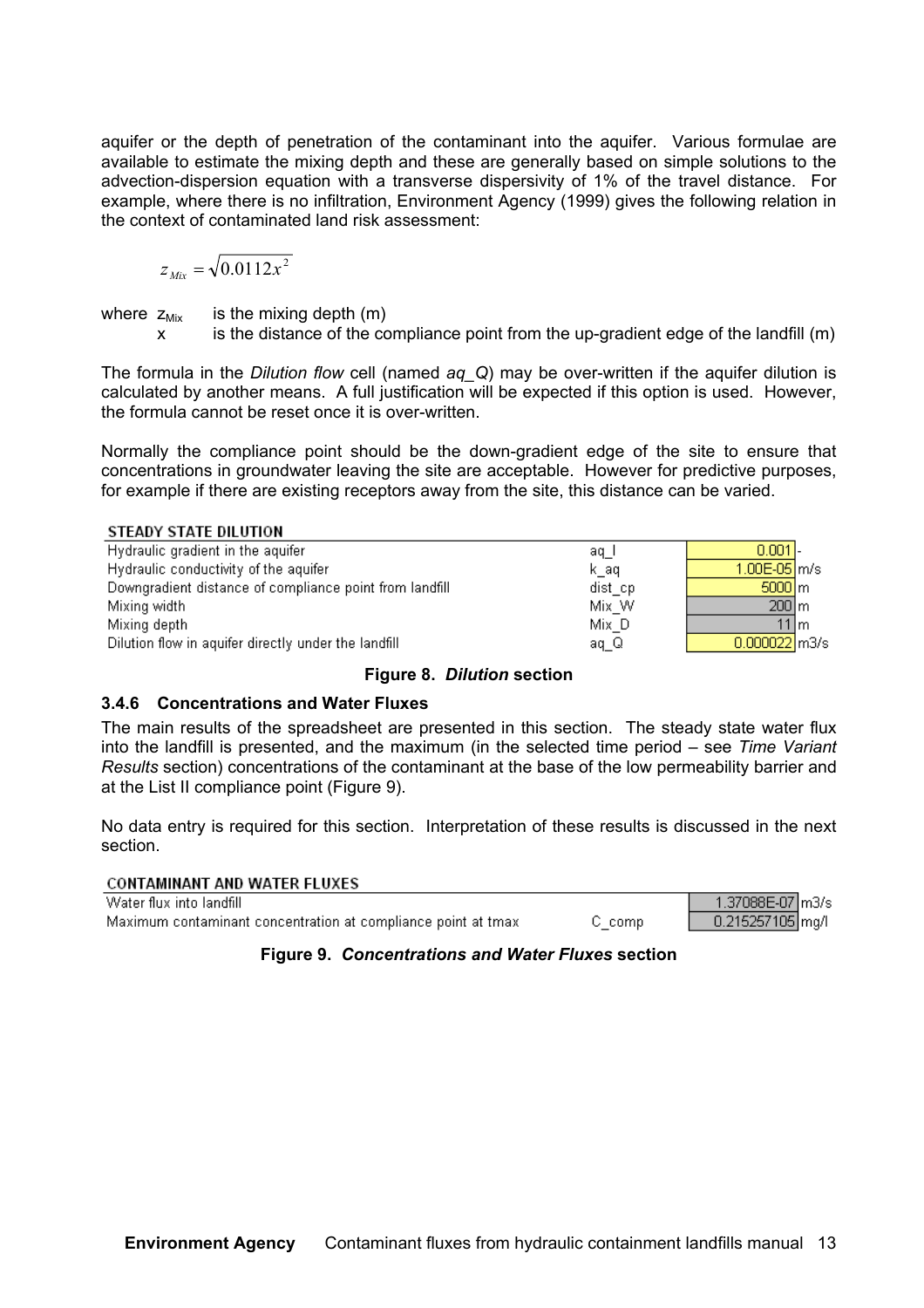#### **3.4.7 Transient Results**

Time evolution of the contaminant concentration and mass flux are displayed in this section of the worksheet (Figure C.10). The vertical (concentration or flux) axes are scaled automatically according to the results, but the horizontal (time) axis is scaled manually.

Minimum and maximum times for evaluation are set by the user; concentrations and mass fluxes are then computed between these limits and presented using a logarithmic time scale. It is important to identify an appropriate upper limit for the timescale that is sufficiently large that any contaminant breakthrough on timescales of concern is observed.







#### **3.5 Justifications Worksheet**

The *Justifications* worksheet provides an area for justification or references for the parameters used in the *Calculations* worksheet. Values are copied across automatically from the *Calculations* worksheet so it is the user's responsibility to ensure that if the parameter value is changed, the justification is changed accordingly. The worksheet will function without these data

**Environment Agency** Contaminant fluxes from hydraulic containment landfills manual 14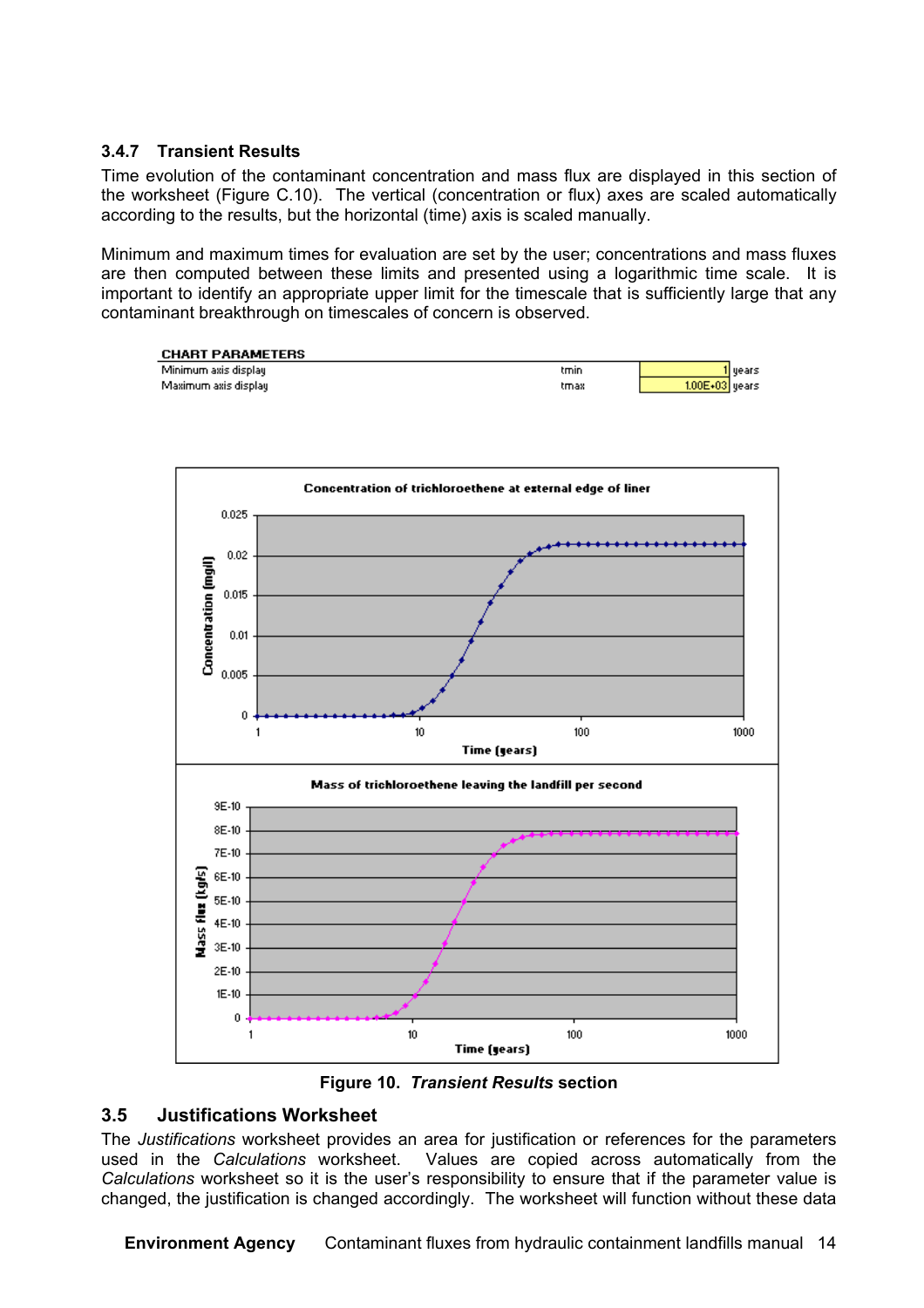being entered, however, it is considered good practice to record assessment details and the Agency will expect any submitted assessments to include this information.

|                                        |                              | Microsoft Excel - Landfill diffusion spreadsheet - 8 July 04.xls                                                                                                           |                                                                  |                         |                      |              |                                   |            |   | $\Box$ alxi    |  |
|----------------------------------------|------------------------------|----------------------------------------------------------------------------------------------------------------------------------------------------------------------------|------------------------------------------------------------------|-------------------------|----------------------|--------------|-----------------------------------|------------|---|----------------|--|
|                                        |                              | File Edit View Insert Format Tools Data Window Help                                                                                                                        |                                                                  |                         |                      |              |                                   |            |   | $-10$ $\times$ |  |
| D                                      | $\hat{\mathbf{r}}$           | $\blacksquare$<br>督区》<br>X.<br>电追ぐ<br>€<br>6                                                                                                                               | $\mathbf{K}$ $\mathbf{V}$ $\mathbf{V}$ $\mathbf{V}$ $\mathbf{V}$ |                         |                      | Ø<br>$\star$ |                                   |            |   |                |  |
|                                        | D <sub>2</sub>               | $\overline{\phantom{a}}$<br>$=$ = Introduction!\$A\$21                                                                                                                     |                                                                  |                         |                      |              |                                   |            |   |                |  |
|                                        |                              | $\overline{c}$                                                                                                                                                             | D                                                                | E                       | F                    |              | G                                 |            | н |                |  |
|                                        | $\overline{2}$               | <b>Enter site name here</b>                                                                                                                                                | 1 January 2004                                                   |                         |                      |              |                                   |            |   | Ē              |  |
|                                        | 3                            | Enter assessor's name here                                                                                                                                                 |                                                                  |                         |                      |              |                                   |            |   |                |  |
|                                        | $\overline{4}$               |                                                                                                                                                                            |                                                                  |                         |                      |              |                                   |            |   |                |  |
|                                        | 5                            | CONCEPTUAL MODEL AND LANDFILL CONSTRUCTION                                                                                                                                 |                                                                  |                         |                      |              | Justification / Reference / Notes |            |   |                |  |
|                                        | $\epsilon$<br>$\overline{7}$ | Scenario<br>Is a geomembrane present?                                                                                                                                      |                                                                  | $\overline{2}$<br>Yes   |                      |              |                                   |            |   |                |  |
| 뛄                                      | $\boldsymbol{8}$             |                                                                                                                                                                            |                                                                  |                         |                      |              |                                   |            |   |                |  |
|                                        | $\mathbf{S}$                 | Basal width perpendicular to groundwater flow                                                                                                                              | Width_LF                                                         | $200$ m                 |                      |              |                                   |            |   |                |  |
| $\frac{\alpha}{\alpha}$                | 10 <sup>10</sup>             | Basal length parallel to groundwater flow                                                                                                                                  | Length_LF                                                        | 610 m                   |                      |              |                                   |            |   |                |  |
|                                        | 11                           | Elevation of base of landfill                                                                                                                                              | LFbase_elev                                                      |                         | 7 maOD               |              |                                   |            |   |                |  |
| $\mathbf{L}^{\text{eff}}_{\text{eff}}$ | 12<br>13                     | Elevation of base of aquifer                                                                                                                                               | Agbound elev                                                     |                         | 6 maOD               |              |                                   |            |   |                |  |
| Ç,                                     | 14                           | Leachate head inside landfill                                                                                                                                              | Head_inLF                                                        |                         | 10 maOD              |              |                                   |            |   |                |  |
|                                        | 15                           | Groundwater head outside landfill                                                                                                                                          | Head_outLF                                                       |                         | 15 maOD              |              |                                   |            |   |                |  |
| $\mathcal{A}$                          | 16                           |                                                                                                                                                                            |                                                                  |                         |                      |              |                                   |            |   |                |  |
|                                        | 17                           | <b>CONTAMINANT PARAMETERS</b>                                                                                                                                              |                                                                  |                         |                      |              |                                   |            |   |                |  |
| ◈                                      | 18                           | Contaminant name                                                                                                                                                           | Cont Nme                                                         | trichloroethene -       |                      |              |                                   |            |   |                |  |
|                                        | 19<br>20                     | Contaminant type<br>Contaminant classification                                                                                                                             | Cont_Type                                                        | Organic -<br>List1 mall |                      |              |                                   |            |   |                |  |
| 幽                                      | 21                           | Concentration in landfill leachate                                                                                                                                         | Cont Class<br>Conc LF                                            |                         | $100$ m2 $\text{/s}$ |              |                                   |            |   |                |  |
| 雷                                      | 22                           | Free water diffusion coefficient                                                                                                                                           | Dw_ol                                                            | 0.000000005 l/kg        |                      |              |                                   |            |   |                |  |
|                                        | 23                           | Partition coefficient in clay                                                                                                                                              | Kd ol                                                            |                         | $0.5$ days           |              |                                   |            |   |                |  |
| 匯                                      | 24                           | Half life in clay (0 for no decay)                                                                                                                                         | thalf of                                                         | $500 -$                 |                      |              |                                   |            |   |                |  |
|                                        | 25                           | Decay in sorbed phase?                                                                                                                                                     | Decay sorb                                                       | No 1/s                  |                      |              |                                   |            |   |                |  |
|                                        | 26                           | Partition coefficient to geomembrane                                                                                                                                       | Kd_gm                                                            | $0.2 -$                 |                      |              |                                   |            |   |                |  |
|                                        | 27<br>28                     | Diffusion coefficient in geomembrane                                                                                                                                       | Dw_gm                                                            | 2.9E-14 m2/s            |                      |              |                                   |            |   |                |  |
|                                        | 29                           | <b>MINERAL BARRIER / LINER</b>                                                                                                                                             |                                                                  |                         |                      |              |                                   |            |   |                |  |
|                                        | 30                           | Thickness of mineral liner                                                                                                                                                 | thick_clbr                                                       |                         | 1 <sub>m</sub>       |              |                                   |            |   |                |  |
|                                        | 31                           | Hydraulic conductivity                                                                                                                                                     | k_ol                                                             | 1E-13 m/s               |                      |              |                                   |            |   |                |  |
|                                        | 32                           | Average pore radius                                                                                                                                                        | pore_radius                                                      | $0.00001$ m             |                      |              |                                   |            |   |                |  |
|                                        | 33                           | Effective porosity                                                                                                                                                         | n.                                                               | $0.162 -$               |                      |              |                                   |            |   |                |  |
|                                        | 34<br>35                     | Dry bulk density<br>Tortuosity                                                                                                                                             | rho<br>tau_ol                                                    | 5.                      | 1750 kg/m3           |              |                                   |            |   |                |  |
|                                        | 36                           |                                                                                                                                                                            |                                                                  |                         |                      |              |                                   |            |   |                |  |
|                                        | 37                           | <b>GEOMEMBRANE BARRIER</b>                                                                                                                                                 |                                                                  |                         |                      |              |                                   |            |   |                |  |
|                                        | 38                           | Thickness of geomembrane                                                                                                                                                   | thick_gm                                                         | $0.003$ <sub>m</sub>    |                      |              |                                   |            |   |                |  |
|                                        | 39                           | Quality of geomembrane/clay contact                                                                                                                                        | GM_contact                                                       | Good contact -          |                      |              |                                   |            |   |                |  |
|                                        | 40<br>41                     | Has part of the geomembrane delaminated?                                                                                                                                   | GM_delam                                                         | No -                    |                      |              |                                   |            |   |                |  |
|                                        | 42                           |                                                                                                                                                                            |                                                                  |                         |                      |              |                                   |            |   |                |  |
|                                        | 43                           | Density of pin holes                                                                                                                                                       | n_pin                                                            |                         | 7 tha                |              |                                   |            |   |                |  |
|                                        | 44                           | Area of pin holes                                                                                                                                                          | A_pin                                                            |                         | $2.5$ mm $2$         |              |                                   |            |   |                |  |
|                                        | 45                           | Density of holes                                                                                                                                                           | n_hole                                                           |                         | 5 tha                |              |                                   |            |   |                |  |
|                                        | 46                           | Area of holes                                                                                                                                                              | A_hole                                                           |                         | $50$ mm $2$          |              |                                   |            |   |                |  |
|                                        | 47                           | Density of tears                                                                                                                                                           | n_tear                                                           |                         | $0$ tha              |              |                                   |            |   |                |  |
|                                        | 48<br>49                     | Length of tears<br>Width of tears                                                                                                                                          | Ltear<br>w_tear                                                  | $1000$ mm               | 1 <sub>mm</sub>      |              |                                   |            |   |                |  |
|                                        |                              |                                                                                                                                                                            |                                                                  |                         |                      |              |                                   |            |   |                |  |
|                                        |                              | $\vert \vert \vert \vert \vert \vert$ $\vert \vert \vert \vert$ Introduction $\vert \vert$ Scenarios $\vert \vert$ Calculations $\vert \vert$ Justifications $\vert \vert$ |                                                                  |                         | $\vert \cdot \vert$  |              |                                   |            |   |                |  |
| Ready                                  |                              |                                                                                                                                                                            |                                                                  |                         |                      |              |                                   | <b>NUM</b> |   |                |  |

**Figure 11.** *Justifications* **worksheet**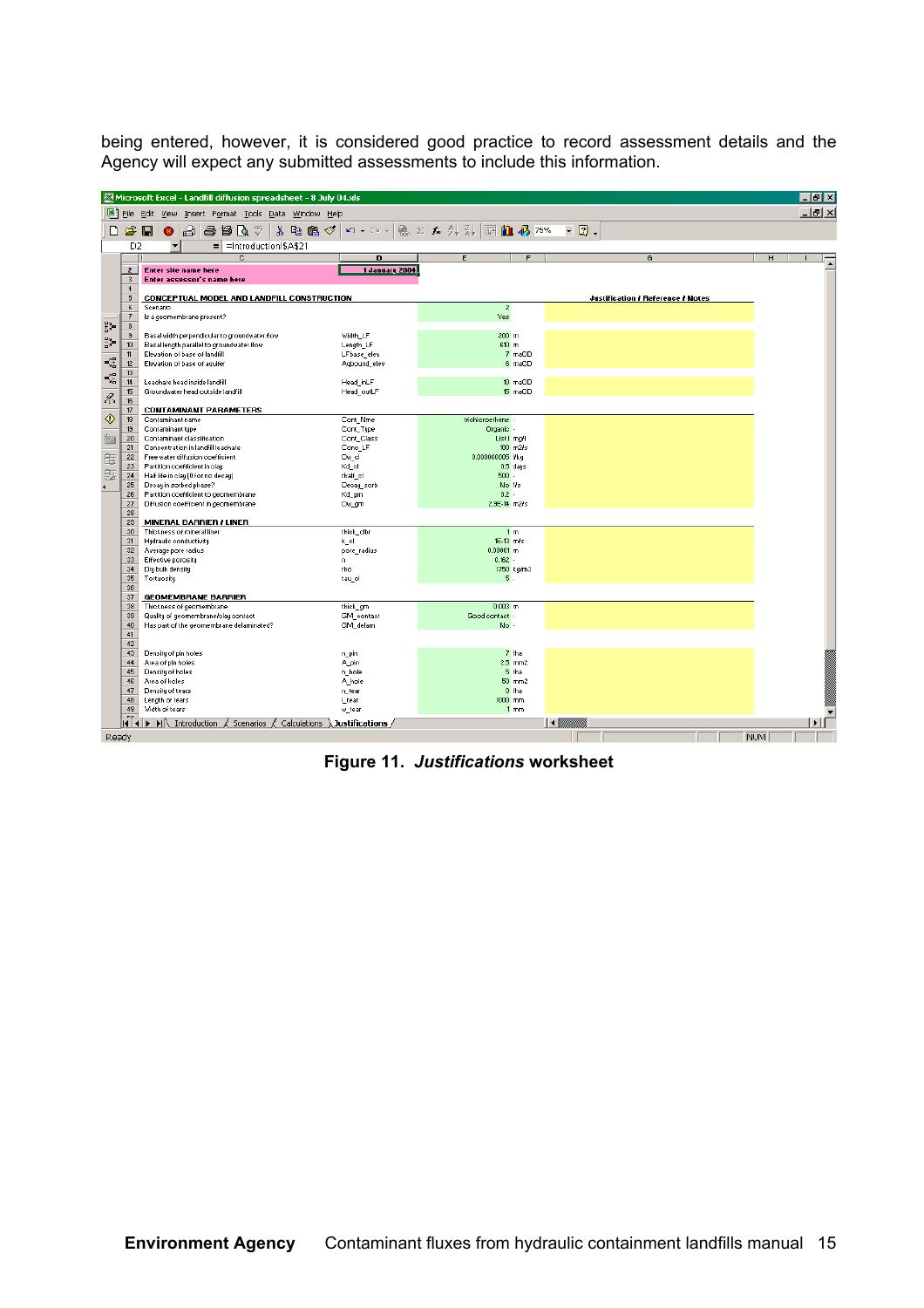### **4 DISCUSSION**

#### **4.1 Interpretation of the Results**

#### **4.1.1 Water flux into the landfill**

To some extent this should have been reduced by the design of the landfill liner so that the operator does not have to treat more leachate than necessary or deplete the local groundwater resource. It can be easily understood that as the hydraulic conductivity and therefore velocity of water movement decreases, the resistance to contaminant diffusion is also reduced. An optimum hydraulic conductivity can therefore be chosen which minimises the water flux into the landfill, whilst ensuring that there is no unacceptable contaminant flux out of the landfill. Devlin and Parker (1996) show this in the context of a cut-off wall and computed an optimum hydraulic conductivity range of  $10^{-10}$  to  $10^{-8}$  m.s<sup>-1</sup>.

Figure 12 shows an example calculated using the spreadsheet, using typical values for the other hydraulic properties of the mineral liner (with no geomembrane). Note, however, that the model does not take into account any effects of a more rapidly declining source due to increased flushing of the landfill at high hydraulic conductivities, nor does it take account of groundwater entering the landfill from above the specified leachate level. The spreadsheet is therefore likely to underestimate the total water flux into the landfill.





#### **4.1.2 Boundary conditions**

The spreadsheet models the transport of contaminants through the landfill barrier system, and specifies boundary conditions for this system. It does not include a detailed representation of the hydrogeological system beyond the outer edge of containment, which would often need to be site specific. The outer edge of the barrier system is not however a natural boundary for which exact boundary conditions can be specified for hydraulically contained landfills, and therefore approximations have to be used. In setting approximate boundary conditions, two alternative simplifications have been used in order to provide conservative calculations for List I and List II species respectively. These are as follows.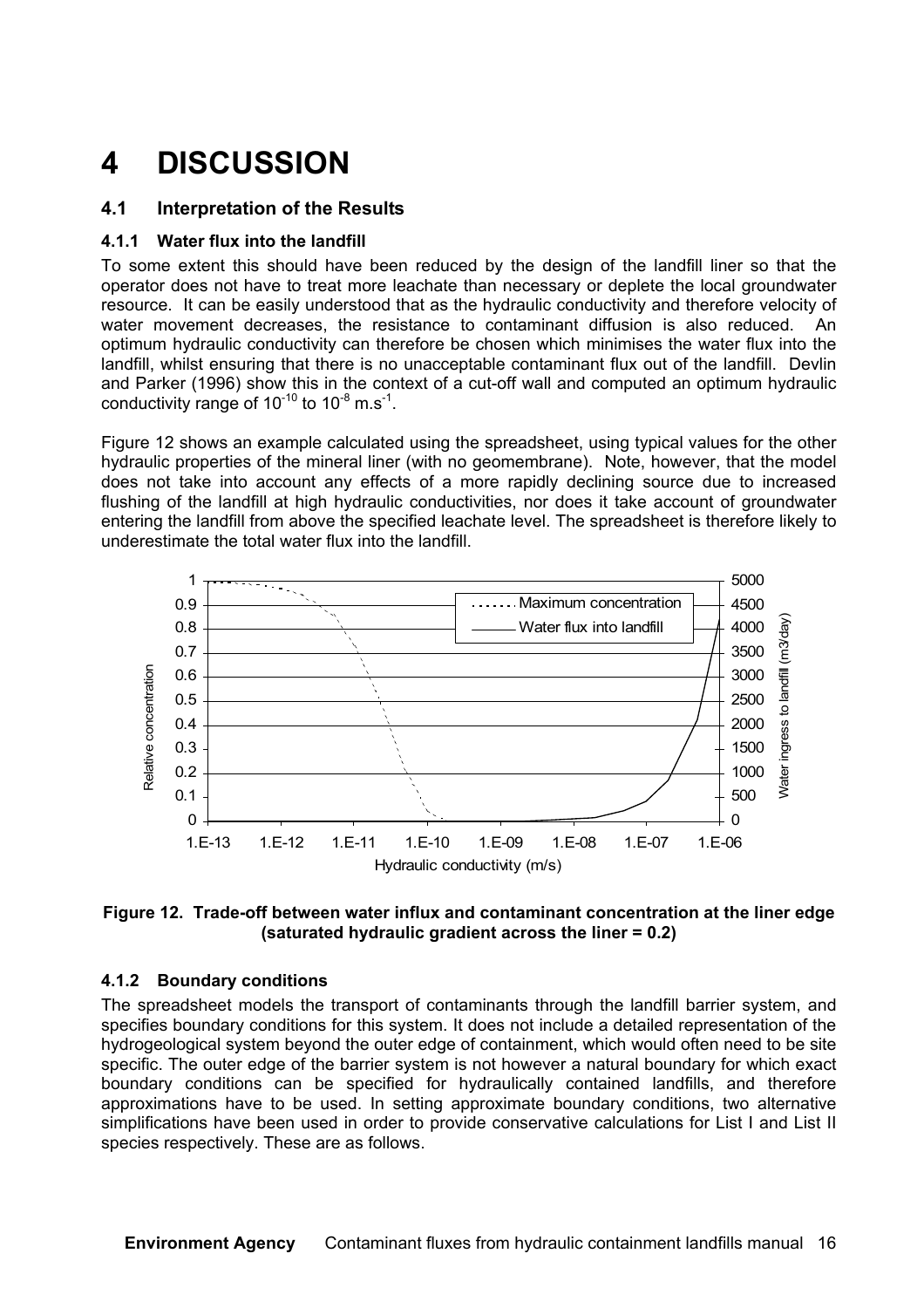- A concentration of zero at infinity. This computes a conservative approximation to (i.e. over-estimate of) the concentration profile within the liner. This would normally be used for List I substances to calculate concentrations at the very base of the liner.
- A fixed concentration of zero at the outside edge of the liner. This is used to calculate a conservative bound to (i.e. over-estimate of) the diffusive contaminant flux through the liner. This flux can then be diluted with groundwater to give a concentration in groundwater. This would normally be used only for List II substances.

Section 4.3.3 of the accompanying report (Environment Agency, 2004a) presents a detailed discussion of these approximations. In summary, for List I substances, the plot of concentration at the outer edge of the liner is a conservative prediction of the presence of contaminants at the List I compliance point, and the plot of flux is presented for information only and for completeness of description of the solution. For List II substances the plot of contaminant mass flux is a conservative prediction. Consequently, the plot of concentration at the compliance point in the aquifer is also conservative. If, for a risk assessment of a List I substance, the contaminant flux is of interest in itself, the results for the solution evaluated for a List II substance should be considered. These outputs are discussed further in the following two points.

#### **4.1.3 Maximum contaminant concentration for List II substances**

The compliance point for the risk assessment is set at a different location depending on whether the contaminant is in List I or List II of the Groundwater Directive. For List I substances the compliance point is set at the base of the geological barrier. For List II substances the compliance point is set in the aquifer down hydraulic gradient of the landfill.

As discussed above this is derived using a solution that has a zero concentration set at the outer edge of the containment barrier. Clearly, this is inconsistent if the model then goes on to mix the outward contaminant flux with groundwater passing the edge of the liner and evaluating a corresponding non-zero concentration in groundwater. The approximation will always lead to an over-estimate of the concentration in groundwater, and in most cases where the landfill is not causing pollution this approximation will be acceptable. However if predicted concentrations are greater than approximately 10% of the leachate concentration, the approximation may begin to be less good leading to very conservative over-estimations of the concentration. This is highlighted on the spreadsheet and when this error message is displayed, the groundwater concentration *will* exceed 10% of the leachate strength, but the calculated concentration (greater than 10% of the leachate strength) cannot be relied upon as an accurate prediction of groundwater concentration. Indeed, for List II substances under certain hydrogeological conditions (i.e. little aquifer dilution), predicted concentrations may be unreasonable due to the inconsistency with the specified boundary condition and may even exceed the leachate concentration. For an accurate prediction of the magnitude of the groundwater pollution in these circumstances, a more sophisticated risk assessment involving treatment of the complete hydrogeological system may be required.

#### **4.1.4 Mass flux of contaminant from landfill at maximum time for List I substances**

This plot is shown for completeness of the presentation of the evaluated solution and should not be used in evaluating the risk of discharge of List I substances.

At points along the contaminant transport pathway, the mass flux peaks after the breakthrough as initial concentration gradients within the liner are steep. This is only temporary and as time progresses the concentration gradients reach steady state and the mass flux stabilises (Figure 13). The reported mass flux is therefore that evaluated over most of the lifetime of the landfill. However, this is not a conservative result for List I substances where the appropriate measure of the contaminant discharge is the concentration at the outer edge of containment. The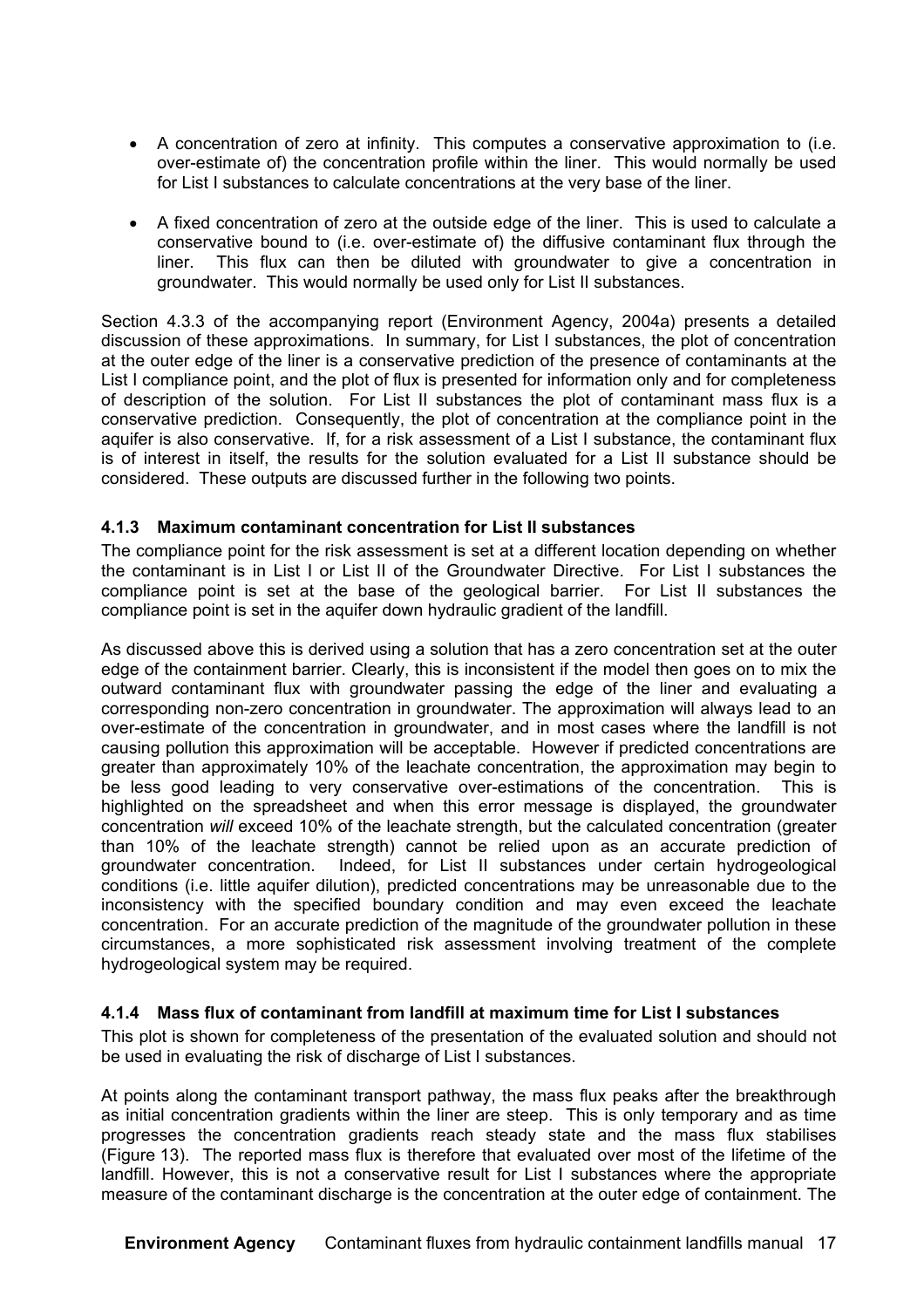transient peak will generally be an underestimate of real fluxes through the outer edge of containment. If the flux is of interest, it can be calculated by selecting the calculation for a List II substance with identical contaminant transport properties and considering the flux plot (the concentration plot will incorporate dilution in the receiving groundwater which should not be taken into account when considering the release of List I substances).



**Figure 13. Breakthrough concentration and contaminant mass flux at the base of a landfill with a compacted clay liner**

#### **4.1.5 Transient results**

Breakthrough times on the chart of time variant results only show the time taken for the contaminants to diffuse across the liner system. It does not take account of advective travel time through the aquifer nor the diffusive travel time through a geomembrane defect (if a geomembrane is present). No account is taken of any leakage of leachate during the initial stages of landfill construction and filling when the aquifer is dewatered and the landfill is above the water table. These breakthrough curves should not therefore be taken as predictive of contaminant breakthrough times.

#### **4.1.6 Movement of organic solutes through composite liners**

Environment Agency (2004a) discusses how, for organic solutes in composite liners, advective flow beneath defects limits concentrations at the base of the liner whereas beneath intact geomembrane, the contaminant freely diffuses through the static water column. Figure 14 shows the variation in solute concentrations and water ingress to an example landfill with a composite lining system. As the number of defects increases, it is seen that organic concentrations decrease whilst inorganic concentrations increase. The former occurs because the advective flux influences more of the area of the liner, resisting migration of the organic species (which is otherwise diffusing through intact geomembrane and static water beneath). Inorganic concentrations increase because there are more defects in the geomembrane through which they can diffuse. Up to a certain threshold, organic concentrations show a regular decrease with an increase in the number of defects. However, between 16 and 17 pin-holes per hectare, the resultant concentration drops dramatically. This corresponds to the point at which the zones of influence of each defect coalesce and all contaminant movement through the mineral liner is inhibited by inward advective flow.

In reality, this will be a more gradual transition, since advective velocities decrease radially out from the defect, and when they first begin to overlap, the inward velocity in the overlap zones will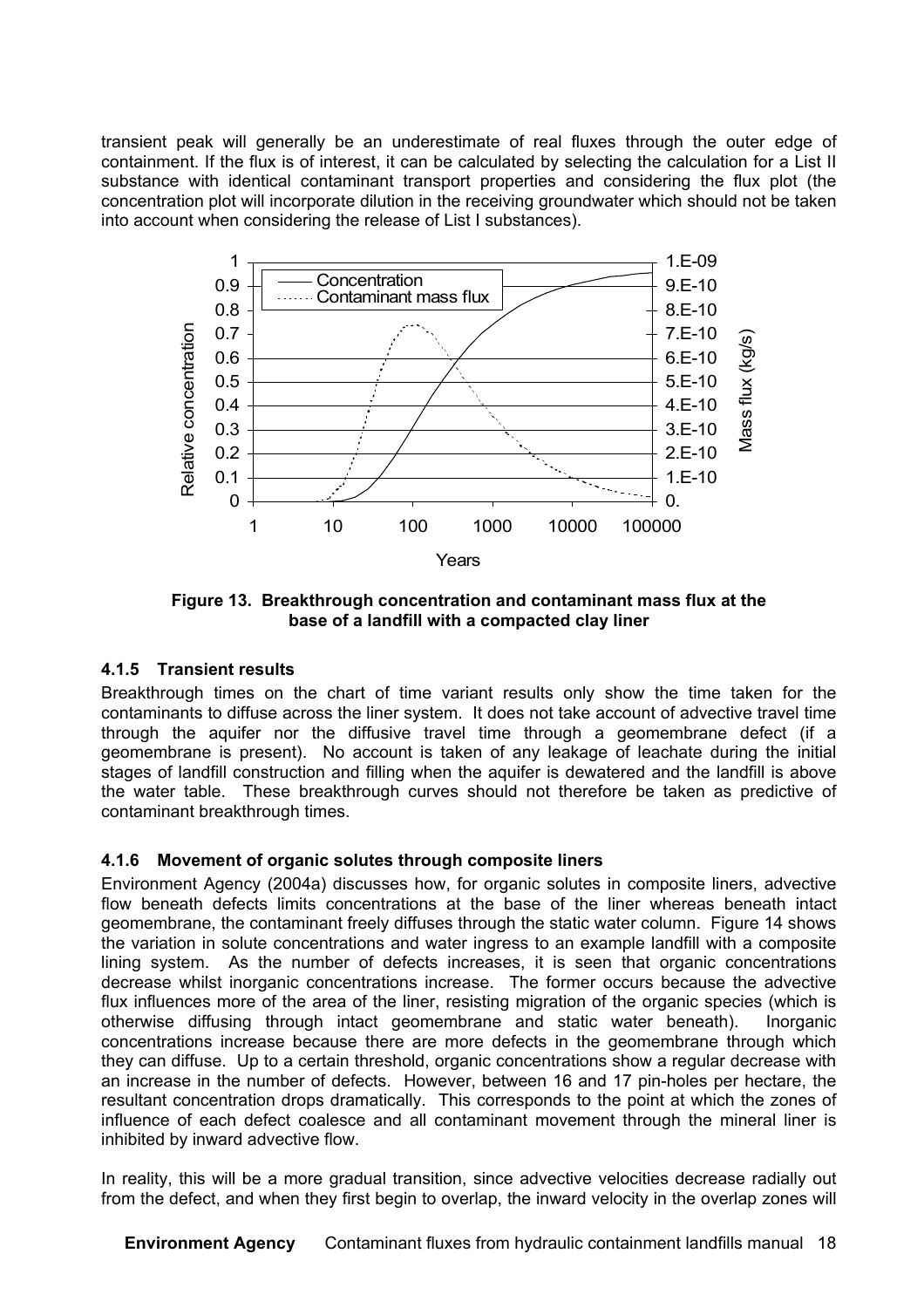be small. The extent to which organic contaminants are inhibited from outward migration will therefore continue to increase progressively as the low-inward-velocity zones associated with the defects overlap and superpose. The model, however, shows a sharp transition from immobile water beneath areas of intact membrane outside the zones of influence of any defect, and applies an average inward velocity throughout the zones of influence of all defects, hence the sharp transition.



#### **Figure 14. Variation of external solute concentrations with geomembrane quality**

#### **4.1.7 Oscillations and numerical accuracy**

The numerical evaluation of the solution is robust but for some combinations of parameters, small oscillations are seen in the breakthrough plots. These arise when the breakthrough involves sharp fronts and are a well known phenomenon for the solution of diffusive problems. They occur particularly where diffusion occurs with degradation. Small oscillations can be ignored, but if they are significant at the level of decision making, more accurate calculations should be undertaken with more sophisticated risk assessment tools using more computationally intensive Laplace transform solvers such as Talbot's method.

#### **4.2 Limitations of the Model**

It should be noted that there are a number of limitations to the model that will generally make it a scoping tool rather than a detailed final risk assessment model. It uses a generic mathematical model rather than representing the site specific conceptual model explicitly. If the appraisal of a risk assessment does not allow a clear decision to be made, more sophisticated modelling and/or well-constrained site specific data will be required.

Additionally, a number of simplifying approximations have been made in the calculations that must be confirmed as relevant for the site-specific conceptual model. It is not possible to predict definitely whether or not these are conservative assumptions but generally the consequence of these limitations will be either conservative or small. If it is not clear how important these limitations are for the site under consideration, expert advice should be sought.

• As is conventional in UK landfill risk assessment tools, the mathematical model solves for contaminant transport along one-dimensional pathways. In particular for composite lined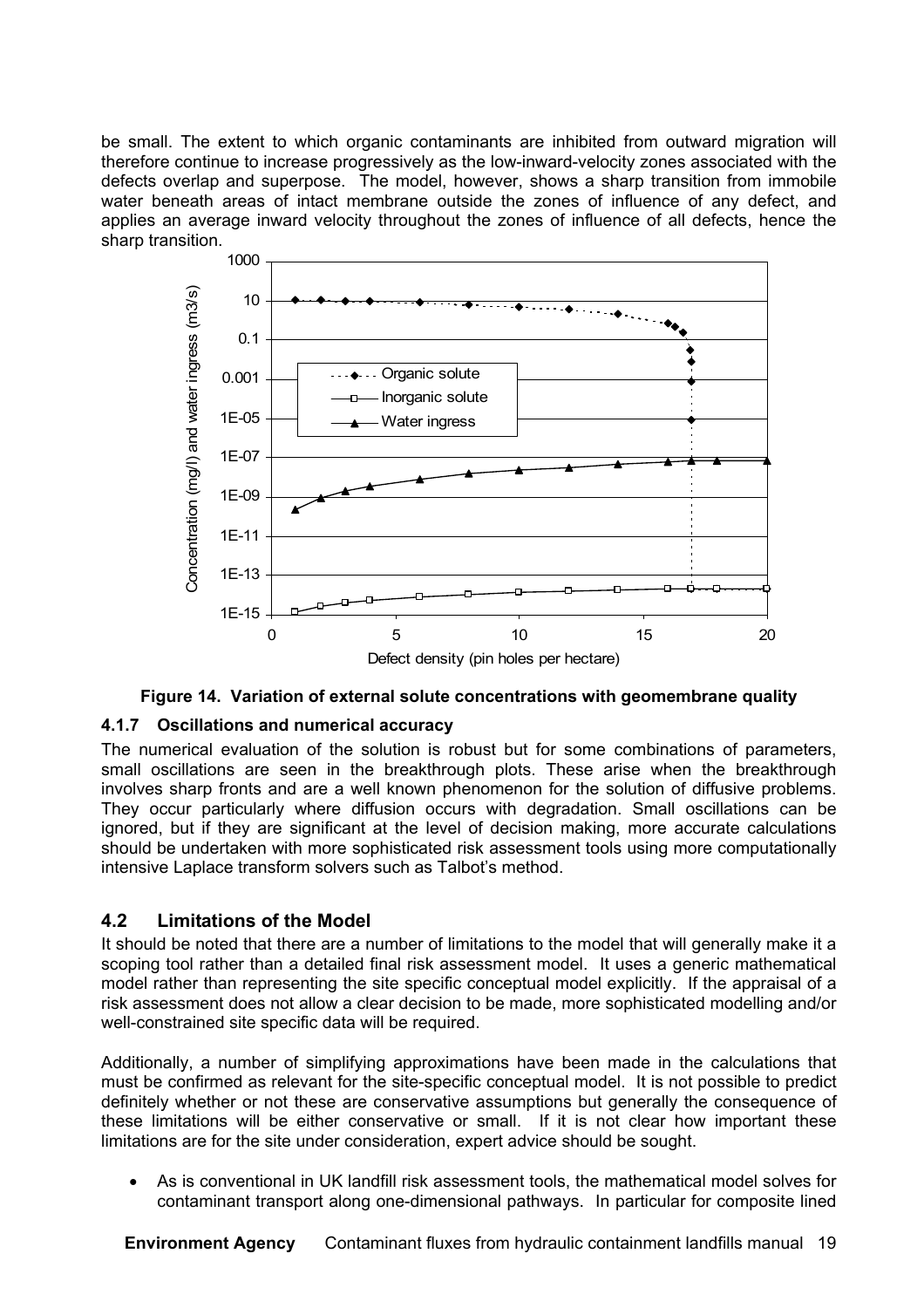landfills, a one-dimensional pathway is used to represent the leakage flow path and outward migration against this flow. See Rowe (1998) for further discussion.

- The water balance for the landfill is assumed to be steady state. It takes no account of deterioration of the liner through time either by desiccation of the clays or by damage and oxidation of the geomembrane (Environment Agency, 2004b).
- Since the model is designed primarily to compute contaminant transport, it does not account for any groundwater that might seep into the unsaturated waste above the level of the leachate head. The water flux into the landfill from groundwater may therefore be slightly higher than predicted due to this component of inflow. Infiltration through the landfill cap is also not considered.
- Neither the water balance nor the contaminant transport calculations account for a period of above water table operation during construction and initial filling of the landfill. If leachate leakage occurs during this initial phase its breakthrough at a compliance point will not be predicted by this model.
- No estimate is made for the time to exhaust the cation exchange capacity in the mineral liner, as described in Environment Agency (2002); the model assumes that it is never exhausted. If separate calculations show that this would occur at times of concern (after taking into consideration possible decline of the leachate source) then the linear isotherm partition coefficient  $(K_d)$  will not be appropriate and unretarded transport should be considered.
- The leachate concentration is assumed to remain constant over time. In reality this will decrease in time as leachate evolves and as groundwater flowing in through the cap and the liner dilutes it. This assumption may therefore be very conservative.
- No account is taken of diffusion coefficients increasing with temperature. If elevated temperatures are anticipated for the lifetime of the landfill, an Arrhenius relationship may be used to scale the diffusion coefficient of a solute (Langmuir, 1997).
- No account is taken for the membrane effects of clayey materials (e.g. osmosis, anion exclusion or steric hindrance).
- No account is taken of the degradation of liner materials with time.
- Contaminant transport in underlying geological formations is not modelled.
- The predicted concentration of List II contaminants in groundwater are calculated for discharge of List II substances mixed with groundwater flowing beneath the site and assumed to mix with all groundwater to an estimated mixing depth. This does not take into account any localised areas of greater discharge or the design of monitoring wells. Therefore whilst predicting compliance of the site with Groundwater Regulations in the context of pollution due to discharge of List II substances, observations at specific monitoring wells may be influenced by their specific setting and completion which should be considered in setting control and trigger levels.
- No explicit consideration is made of the natural background concentrations and the predicted discharges will be reduced if there is significant background contamination. This can be considered by setting the leachate concentration to the excess contaminant concentration above the background (and interpreting the resulting calculated concentrations as additional excess contaminant concentration above background levels).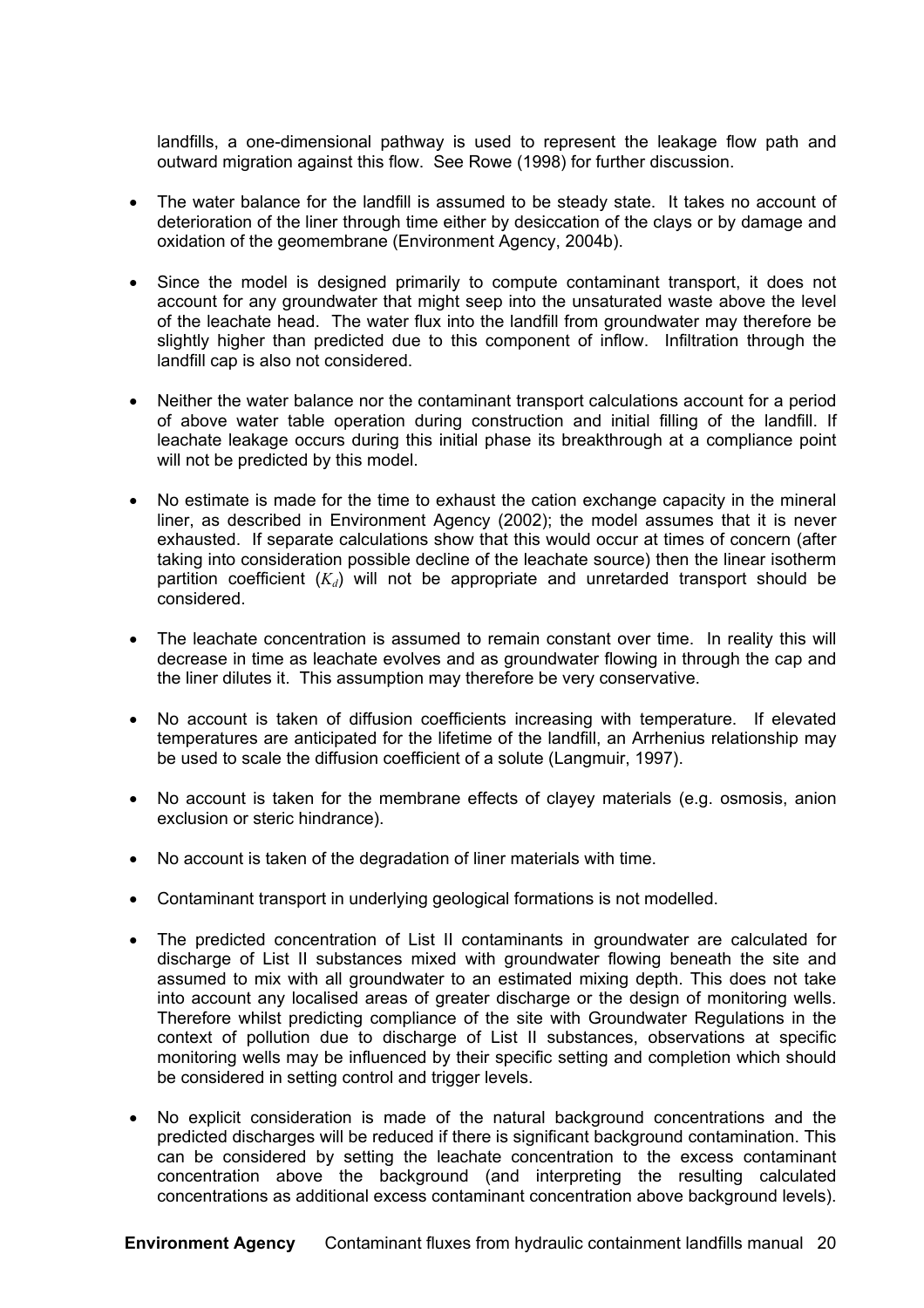This approach neglects the time for concentrations in the lining material to rise to the level of the surrounding natural background. Thus, the model calculations can be interpreted as assuming that the system is initially saturated with water at the background concentration and having calculated the additional impact of the excess concentration in the leachate.

It is assumed that the leachate drainage and collection layer is present and effective, and therefore there is assumed to be no risk due to perched layers of leachate in contact with the lining system above the external groundwater level leading to outward advective transport pathways. It is further assumed that the leachate collection system does not allow significant leachate mounds to develop away from the leachate collection points and that the specified leachate head is an appropriate value across the entire cell or phase being modelled (for example this may be a concern if the site has only perimeter leachate collection drains and the leachate head might then exceed groundwater heads in the middle of the site leading to a loss of hydraulic containment).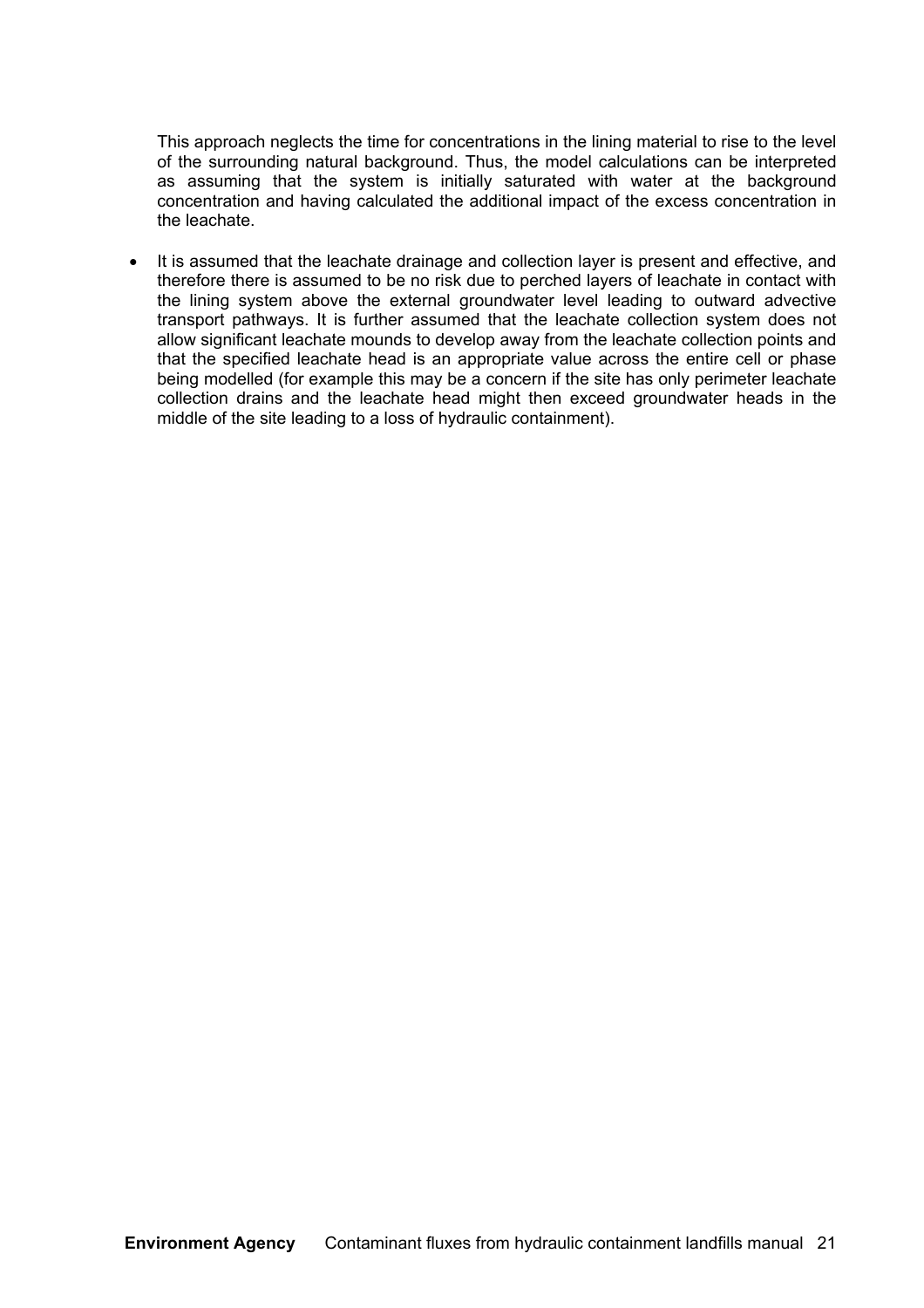## **5 REFERENCES**

Das, B. M., 1995. *Principles of Foundation Engineering, Third Edition*. PWS Publishing, Boston MA.

Department of the Environment, Transport and the Regions *et al*., 2000. *Guidelines for Environmental Risk Assessment and Management*. The Stationery Office, London.

Devlin, J.F. and Parker, B.L., 1996. Optimum hydraulic conductivity to limit contaminant flux through cutoff walls. *Ground Water,* **34,** 719-726.

Environment Agency, 1998. *Policy and Practice for the Protection of Groundwater (2nd Edition).* The Stationery Office, London.

Environment Agency, 1999. *Methodology for the Derivation of Remedial Targets for Soil and Groundwater to Protect Water Resources.* R&D Publication 20, Environment Agency, Bristol.

Environment Agency, 2001a. *Guidance on the Assessment and Interrogation of Subsurface Analytical Contaminant Fate and Transport Models*. National Groundwater & Contaminated Land Centre Report NC/99/38/3. Environment Agency, Solihull.

Environment Agency, 2001b. *Guide to good practice for the development of conceptual models and the selection and application of mathematical models of contaminant transport processes in the subsurface*. National Groundwater & Contaminated Land Centre Report NC/99/38/2. Environment Agency, Solihull.

Environment Agency, 2002. *Cation Exchange Capacity in Composite Landfill Liners Worksheet v1.0: User Manual.* National Groundwater & Contaminated Land Centre Report NC/01/45. Environment Agency, Solihull.

Environment Agency, 2003a. *Hydrogeological Risk Assessment for Landfills and the Derivation of Groundwater Control and Trigger Levels*. Report LFTGN01. Environment Agency, Bristol.

Environment Agency, 2003b. *The Development of LandSim 2.5*. National Groundwater & Contaminated Land Centre Report GW/03/09. Environment Agency, Solihull.

Environment Agency, 2004a. *Contaminant fluxes from hydraulic containment landfills – a review*. Science Report SC0310/SR. Environment Agency, Solihull.

Environment Agency, 2004b. *The likely medium to long-term generation of defects in geomembrane liners*. R&D Technical Report P1-500/1/TR. Environment Agency, Solihull.

Rowe, R.K., 1998. Geosynthetics and the minimisation of contaminant migration through barrier systems beneath solid waste. *Proceedings of the 6th International Conference on Geosynthetics, International Geosynthetics Society*, Minneapolis, 27-105.

Taylor, G., 1953. Dispersion of soluble matter in solvent flowing slowly through a tube. *Proceedings of the Royal Society,* **A219,** 186-203.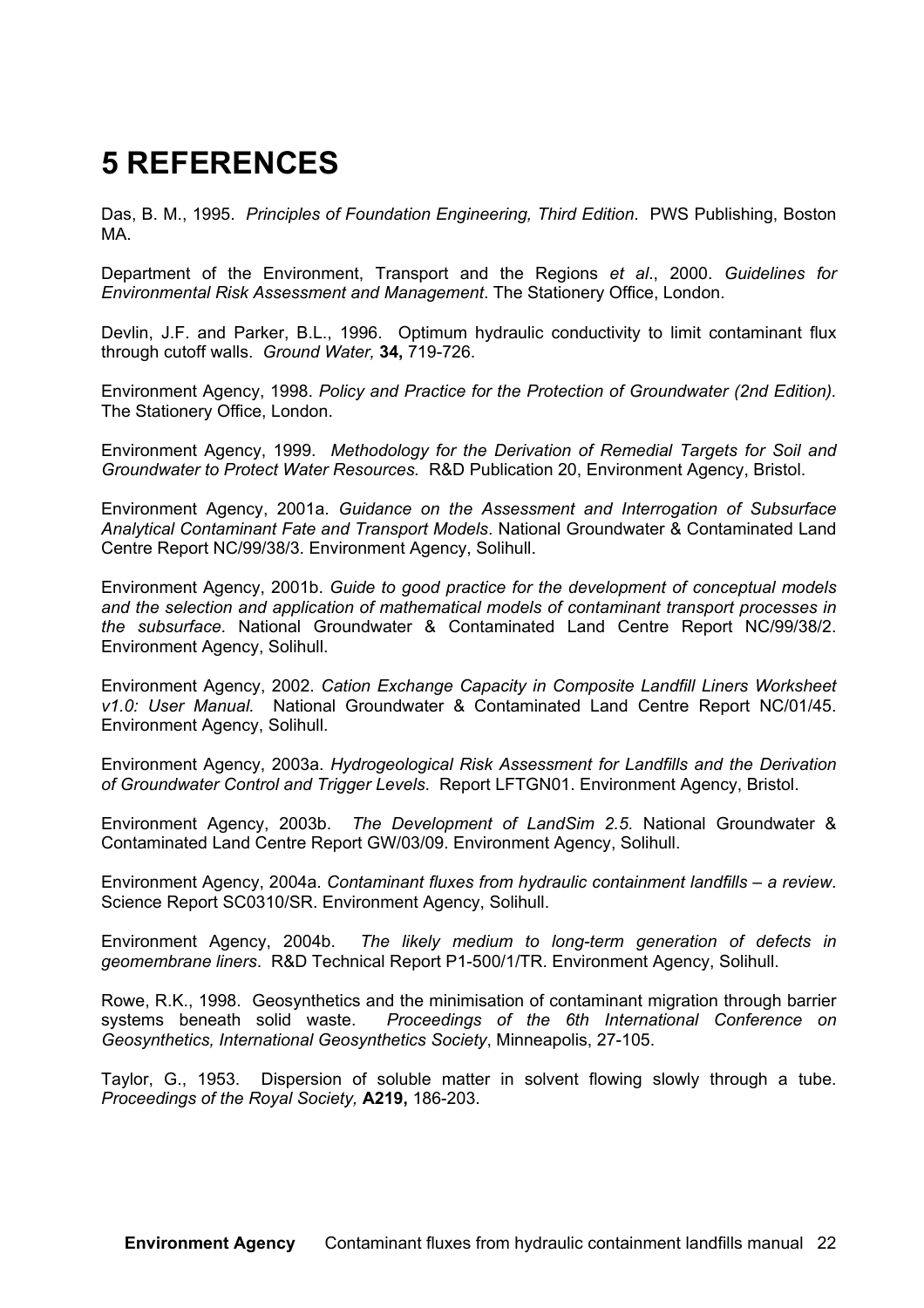#### **OTHER USEFUL REFERENCES**

Crozier, F., Erskine, A. Fretwell, B. Jones, J., McMahon, A. and Rukin, N. 2001. *Review of the performance of hydraulically contained landfills.* Entec UK Report to EB Nationwide. (Available via www.entecuk.com)

Domenico, P.A. and Schwartz, F.W., 1998. *Physical and Chemical Hydrogeology, Second Edition*. Wiley, New York.

Giroud, J P 1997. Equations for calculating the rate of liquid migration through composite liners due to geomembrane defects. *Geosynthetics International*, **4(3-4),** 335-348.

Rowe, R.K., 1994. Diffusive transport of pollutants through clay liners. In: Christensen, T.H., Cossu, R. and Stegmann, R., 1994. *Landfilling of Waste Barriers*. 219-246. Spon Press, London.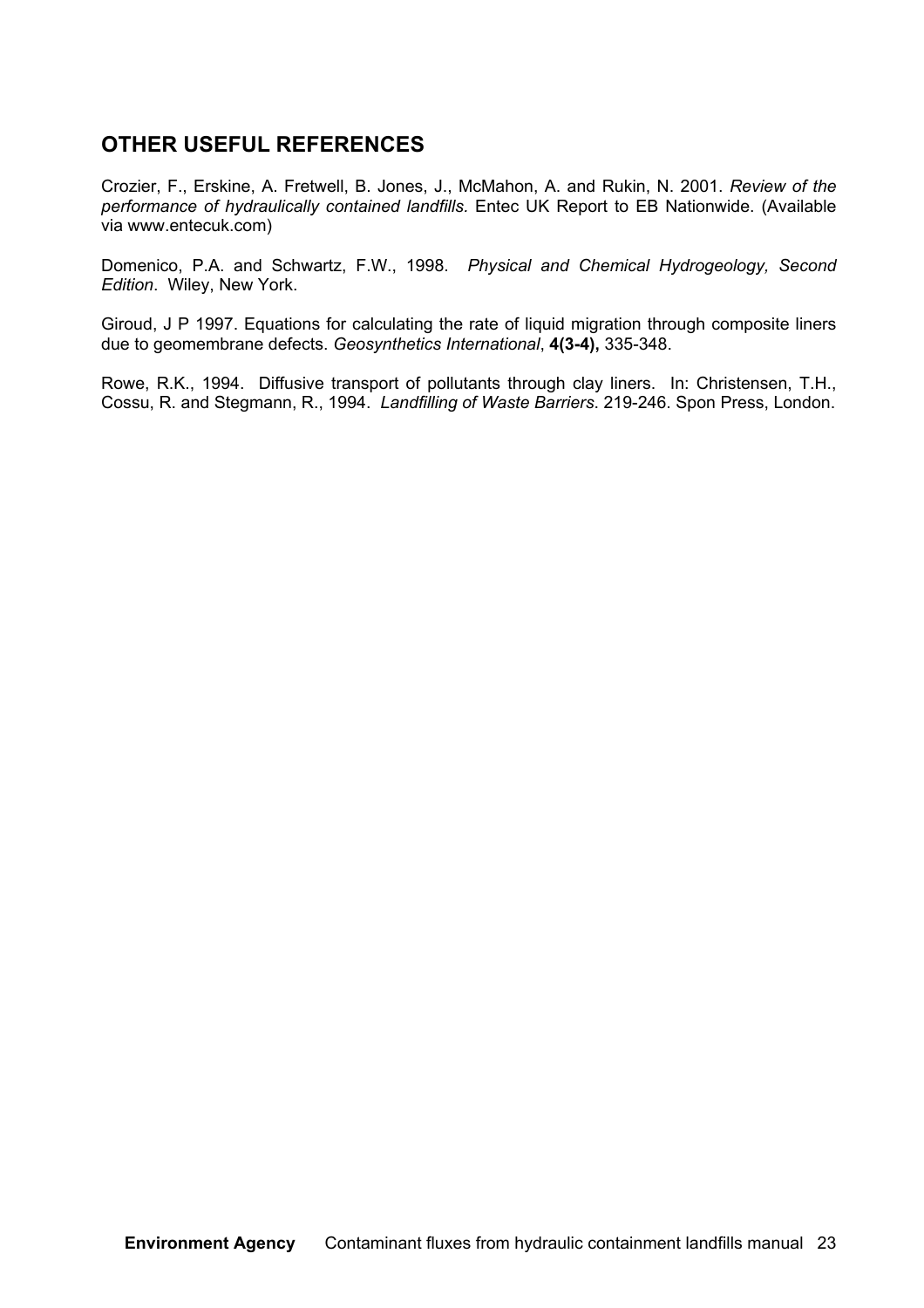### **APPENDIX 1. WORKED EXAMPLES**

A series of 6 worked examples has been developed using the spreadsheet created as part of the project (NC/03/10/TR) *Contaminant fluxes from hydraulic containment landfills* – a review.

The input values for these worked examples are summarised below. They have been taken from a literature review and experience at typical landfills, and have been chosen to illustrate how the spreadsheet works, and how the results may be interpreted. These examples are not intended to cover every possible site, and should not be considered to represent "default" values or an "acceptable" landfill design.

The sources of the parameter values used are reported in the "Justifications worksheet". For these worked examples, the default landfill size and setting are (the complete set of input values and results are provided in the spreadsheets that accompany this User Manual):

| Width = $200m$                                                       | Length = $610m$                                     |
|----------------------------------------------------------------------|-----------------------------------------------------|
| Groundwater elevation = 15m AOD                                      | Leachate elevation = 10m AOD                        |
| Landfill base = $9m$ AOD (i.e. leachate head =<br>1 <sub>m</sub>     | Thickness of mineral barrier/liner = $1m$           |
| Hydraulic conductivity of mineral barrier/liner =<br>$1x10^{-9}$ m/s | Hydraulic conductivity of aquifer = $1x10^{-5}$ m/s |

**Scenario 1:** A landfill without an artificial sealing liner in a low permeability formation



1.2 – List II Chloride – leachate concentration = 1140 mg/l



**Scenario 2:** A landfill with a geological barrier and an artificial lining system (including a geomembrane) in a permeable formation

2.1 – List I Cadmium (inorganic) – leachate concentration =  $1.01 \times 10^{-2}$  mg/l 2.2 – List I Trichloroethene (organic) – leachate concentration =  $5.6 \times 10^{-3}$  mg/l

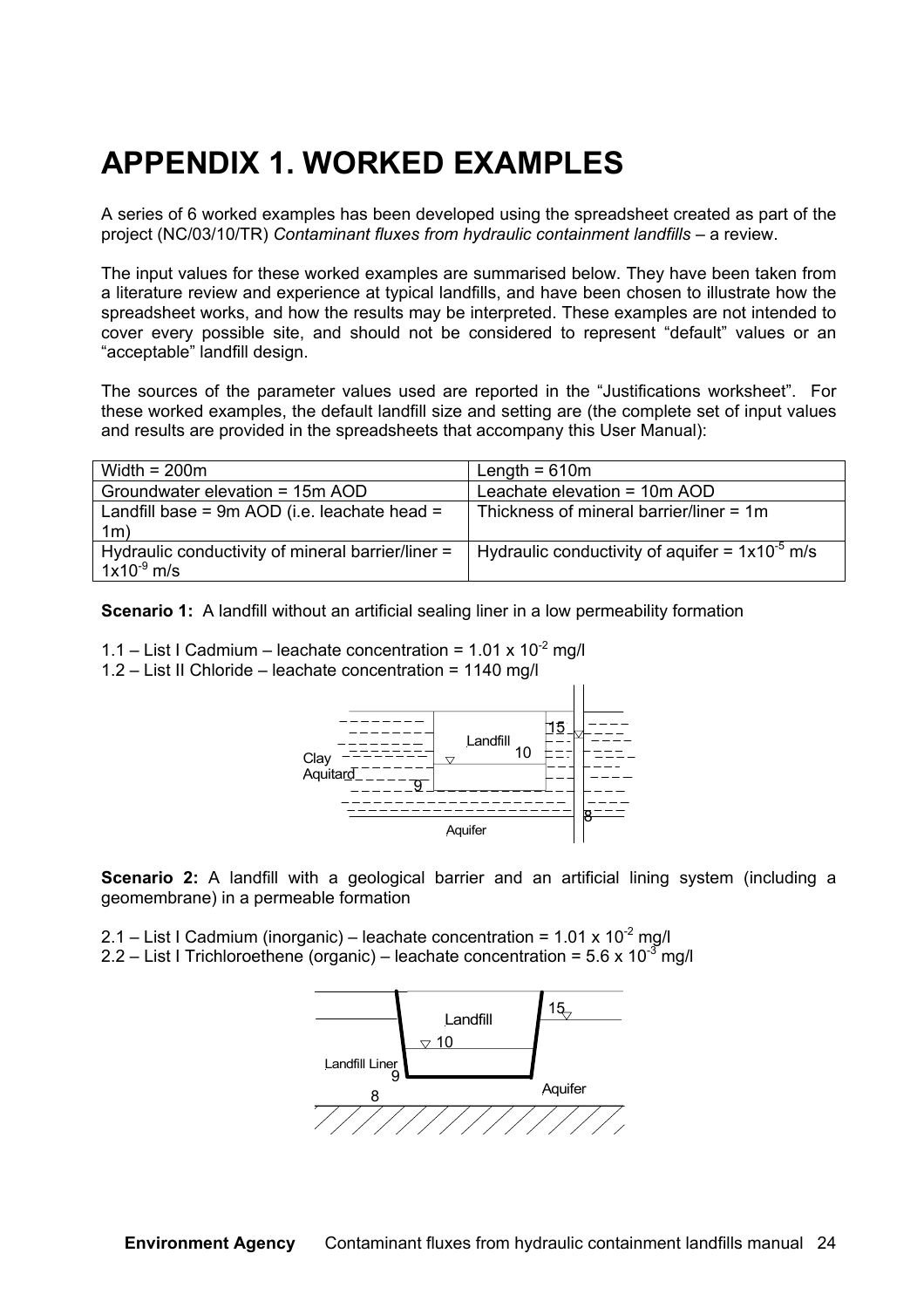**Scenario 3:** A landfill with a geological barrier and an artificial lining system (including a geomembrane) in a permeable formation but with its base on a very low permeability formation

3.1 – List I Trichloroethene (organic) – leachate concentration =  $5.6 \times 10^{-3}$  mg/l 3.2 – List II Ammonium (inorganic) – leachate concentration = 723 mg/l



#### **A.1 Interpretation of results and sensitivity analysis.**

#### **Scenario 1 – worked example 1.1. Cadmium (List I inorganic contaminant)**

| Worked Example 1.1 <sup>*</sup><br>Leachate concentration<br>= 1.01 x 10 <sup>-2</sup> mg/l<br>Target concentration =<br>1 x $10^{-4}$ mg/l | Maximum<br>concentration<br>at compliance<br>point (mg/l) | Groundwater<br>flow into<br>landfill $(m^3/s)$ | Breakthrough<br>time to<br>maximum<br>concentration<br>(years) | Comment                                                                                                                                                         |
|---------------------------------------------------------------------------------------------------------------------------------------------|-----------------------------------------------------------|------------------------------------------------|----------------------------------------------------------------|-----------------------------------------------------------------------------------------------------------------------------------------------------------------|
| Default case (1.1.xls)                                                                                                                      | $1.4 \times 10^{-40}$                                     | $1.2 \times 10^{-3}$                           | 2,291                                                          | Acceptable risk                                                                                                                                                 |
| Change to hydraulic<br>conductivity of mineral<br>barrier<br>$k = 1 \times 10^{-10}$ m/s<br>(EG1.1a.xls)                                    | $1.7 \times 10^{-6}$                                      | $1 \times 10^{-4}$                             | 50,119                                                         | Decreased groundwater inflow leads to<br>greater outward flux of contaminants<br>but<br>increased<br>time<br>to<br>maximum<br>concentration.<br>Acceptable risk |
| Change to hydraulic<br>conductivity of mineral<br>barrier<br>$k = 1 \times 10^{-8}$ m/s                                                     | 0                                                         | $1.2 \times 10^{-2}$                           | $\Omega$                                                       | Increased groundwater inflow prevents<br>breakthrough of contaminants. Greater<br>volumes of leachate generated.<br>Acceptable risk                             |
| (EG1.1b.xls)                                                                                                                                |                                                           |                                                |                                                                |                                                                                                                                                                 |
| Hydraulic conductivity<br>of mineral barrier = $1 x$<br>$10^{-9}$ m/s                                                                       | $1.8 \times 10^{-3}$                                      | $2.4 \times 10^{-5}$                           | ~12.000<br>$t$ ill > target<br>concentration                   | Decreased groundwater inflow leads to<br>increased maximum concentration at<br>compliance point.                                                                |
| Groundwater -<br>leachate head<br>difference = $0.1$ m<br>(EG1.1c.xls)                                                                      |                                                           |                                                |                                                                | Probable unacceptable risk.                                                                                                                                     |
| Hydraulic conductivity<br>of mineral barrier = $1 x$<br>$10^{-10}$ m/s                                                                      | $8.5 \times 10^{3}$                                       | $2.4 \times 10^{-6}$                           | >1,000,000                                                     | Decreased groundwater inflow leads to<br>increased maximum concentration at<br>compliance point but not until >7,000                                            |
| Groundwater -<br>leachate head<br>difference = $0.1$ m<br>(EG1.1d.xls)                                                                      |                                                           |                                                |                                                                | vears.<br>Potentially unacceptable risk.                                                                                                                        |
| * default conditions apply unless stated.                                                                                                   |                                                           |                                                |                                                                |                                                                                                                                                                 |

*Note: The number of significant figures reported is for illustration and not because there is such a high level of*

*confidence in the results.*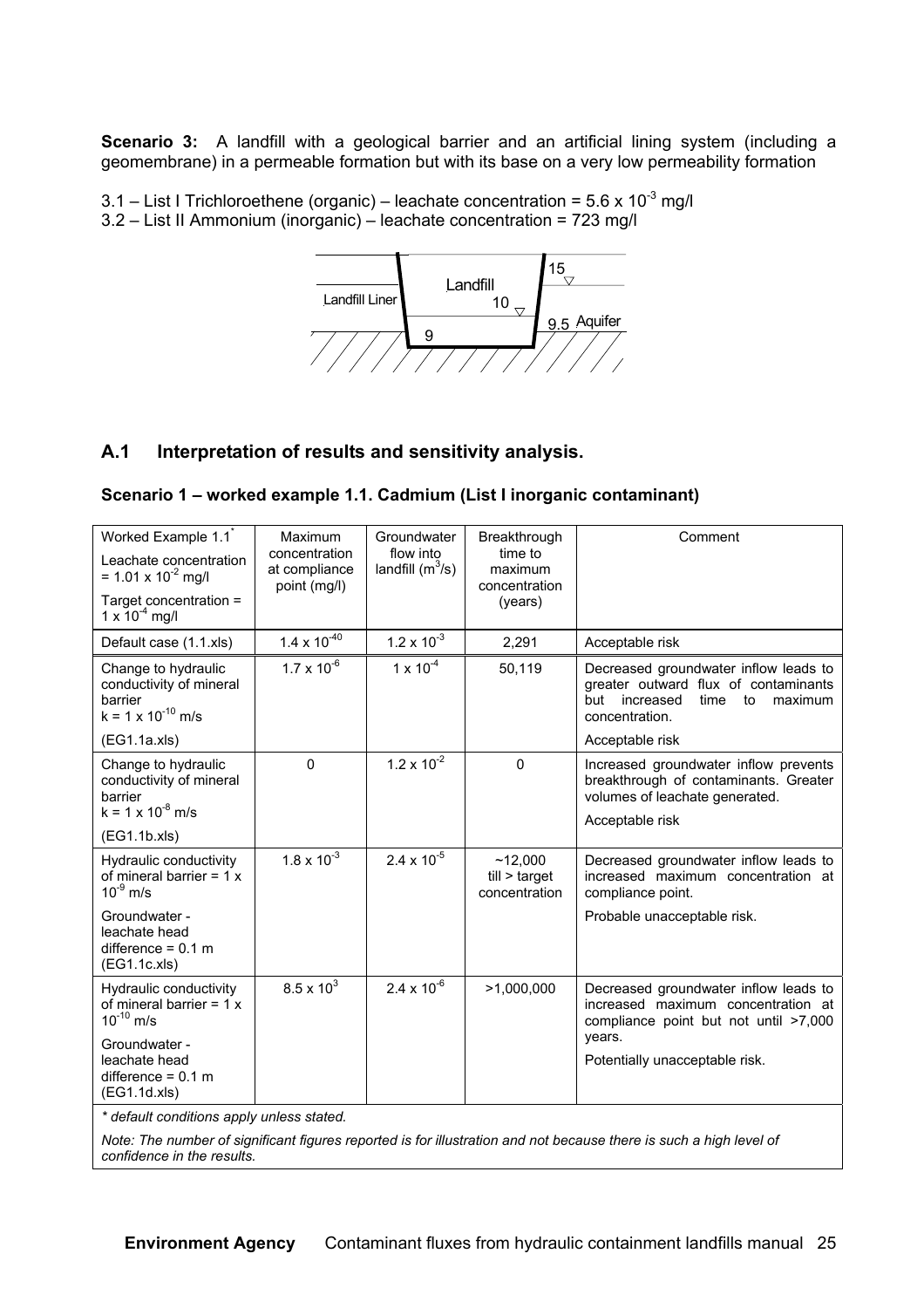The results suggest that for cadmium in Scenario 1, each of the considered designs is likely to be acceptable although there is a greater risk associated when very small (0.1 m) head differences are considered. The minimum risk appears to be when the hydraulic conductivity of the mineral barrier is increased to 1 x 10<sup>-8</sup> m/s, however this must be balanced against increased leachate volumes being generated and potential stability issues.

| Worked Example 1.2 <sup>*</sup><br>Leachate concentration<br>$= 1140$ mg/l<br>Target concentration =<br>250 mg/l | Maximum<br>concentration<br>at compliance<br>point (mg/l) | Groundwater<br>flow into<br>landfill $(m^3/s)$ | Breakthrough<br>time to<br>maximum<br>concentration<br>(years) | Comment                                                                                                                                      |
|------------------------------------------------------------------------------------------------------------------|-----------------------------------------------------------|------------------------------------------------|----------------------------------------------------------------|----------------------------------------------------------------------------------------------------------------------------------------------|
| Default case<br>(EG1.2.x s)                                                                                      | $3 \times 10^{-10}$                                       | $1.2 \times 10^{-3}$                           | 5                                                              | Acceptable risk                                                                                                                              |
| Change to hydraulic<br>conductivity of mineral<br>barrier<br>$k = 1 \times 10^{-10}$ m/s                         | 33.5                                                      | $1.2 \times 10^{-4}$                           | 48                                                             | Decreased groundwater inflow leads to<br>greater outward flux of contaminants<br>but<br>increased<br>time<br>to<br>maximum<br>concentration. |
| (EG1.2a.xls)                                                                                                     |                                                           |                                                |                                                                | Acceptable risk                                                                                                                              |
| Change to hydraulic<br>conductivity of mineral<br>barrier<br>$k = 1 \times 10^{-8}$ m/s                          | $1.4 \times 10^{-129}$                                    | $1.2 \times 10^{-2}$                           | $<$ 1                                                          | Increased groundwater inflow prevents<br>breakthrough of contaminants. Greater<br>volumes of leachate generated.<br>Acceptable risk          |
| (EG1.2b.xls)                                                                                                     |                                                           |                                                |                                                                |                                                                                                                                              |
| Hydraulic conductivity<br>of mineral barrier = $1 x$<br>$10^{-9}$ m/s<br>Groundwater -                           | >10% leachate<br>concentration                            | $2.4 \times 10^{-5}$                           | Error                                                          | contaminant<br>since<br>Error<br>message<br>concentration<br>at compliance<br>point<br>predicted to be >10% of leachate<br>concentration.    |
| leachate head<br>difference = $0.1$ m<br>(EG1.2c.xls)                                                            |                                                           |                                                |                                                                | Model results unreliable but likely to be<br>unacceptable risk - use different model.                                                        |
| Hydraulic conductivity<br>of mineral barrier = $1 x$<br>$10^{-10}$ m/s                                           | >10% leachate<br>concentration                            | $2.4 \times 10^{-6}$                           | Error                                                          | Error<br>since<br>contaminant<br>message<br>concentration<br>at compliance<br>point<br>predicted to be >10% of leachate<br>concentration.    |
| Groundwater -<br>leachate head<br>difference = $0.1$ m<br>(EG1.2d.xls)                                           |                                                           |                                                |                                                                | Model results unreliable but likely to be<br>unacceptable risk - use different model.                                                        |

| Scenario 1 – worked example 1.2. Chloride (List II inorganic contaminant) |  |
|---------------------------------------------------------------------------|--|
|---------------------------------------------------------------------------|--|

*\* default conditions apply unless stated.*

*Note: The number of significant figures reported is for illustration and not because there is such a high level of confidence in the results.*

The results indicate that for chloride in Scenario 1, if the head difference between the leachate and groundwater is too small, the diffusive flux is too great and the model results become unreliable. This is because for List II substances, the model sets the concentration at the outer edge of the mineral barrier equal to zero to give a conservative estimate of the concentration in groundwater. In most cases where the landfill is not causing pollution, this approximation will be acceptable but if the predicted concentrations are greater than approximately 10% of the leachate concentration, the approximation becomes overly conservative (see section 4.1.3 above for explanation). Also, as the hydraulic conductivity of the mineral barrier is decreased, the risk increases, although it is likely to be acceptable for typical designs.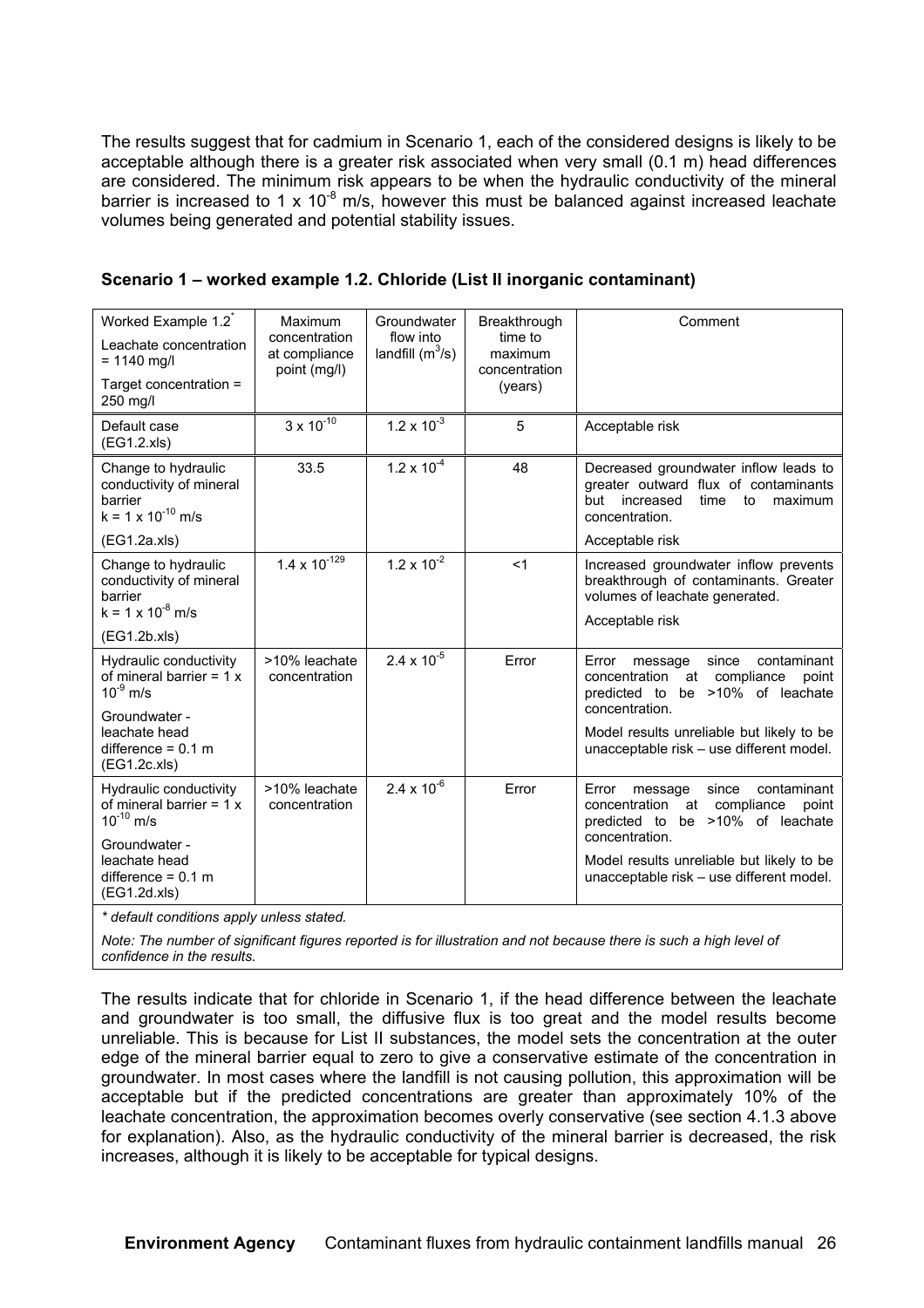#### **Scenario 2 – worked example 2.1. Cadmium (List I inorganic contaminant)**

| Worked Example 2.1 <sup>*</sup><br>Leachate concentration<br>= 1.01 x $10^{-2}$ mg/l<br>Target concentration =<br>$1 \times 10^{-4}$ mg/l | Maximum<br>concentration<br>at compliance<br>point (mg/l) | Groundwater<br>flow into<br>landfill $(m^3/s)$ | Breakthrough<br>time to<br>maximum<br>concentration<br>(years) | Comment                                                                                                                                                                                                                                             |
|-------------------------------------------------------------------------------------------------------------------------------------------|-----------------------------------------------------------|------------------------------------------------|----------------------------------------------------------------|-----------------------------------------------------------------------------------------------------------------------------------------------------------------------------------------------------------------------------------------------------|
| Default case<br>(EG2.1.xls)                                                                                                               | $8.2 \times 10^{-18}$                                     | $4.5 \times 10^{-7}$                           | 6.918                                                          | Acceptable risk                                                                                                                                                                                                                                     |
| Remove<br>geomembrane<br>(EG2.1a.xls)                                                                                                     | $1.4 \times 10^{-40}$                                     | $6 \times 10^{-4}$                             | 2,500                                                          | inflow<br>groundwater<br>Increased<br>decreases maximum concentration at<br>point, but removal<br>0f<br>compliance<br>qeomembrane<br>decreases<br>time<br>to<br>of<br>breakthrough.<br>Greater<br>volumes<br>leachate generated.<br>Acceptable risk |

*\* default conditions apply unless stated.*

*Note: The number of significant figures reported is for illustration and not because there is such a high level of confidence in the results.*

The spreadsheet predicts that for cadmium, both designs for the landfill are acceptable, although the risk is lower without a geomembrane present, however this situation would result in increased volumes of leachate being generated.

#### **Scenario 2 – worked example 2.2. Trichloroethene (List I organic contaminant)**

| Worked Example 2.2<br>Leachate concentration<br>$= 5.6 \times 10^{-3}$ mg/l<br>Target concentration =<br>$1 \times 10^{-4}$ mg/l | Maximum<br>concentration<br>at compliance<br>point (mg/l) | Groundwater<br>flow into<br>landfill $(m^3/s)$ | Breakthrough<br>time to<br>maximum<br>concentration<br>(years) | Comment                                                                                                                                           |
|----------------------------------------------------------------------------------------------------------------------------------|-----------------------------------------------------------|------------------------------------------------|----------------------------------------------------------------|---------------------------------------------------------------------------------------------------------------------------------------------------|
| Default case<br>(EG2.2.x s)                                                                                                      | $5.5 \times 10^{-3}$                                      | $4.5 \times 10^{-7}$                           | 40 (till >target<br>concentration)                             | Unacceptable risk                                                                                                                                 |
| Remove<br>geomembrane<br>(2.2a.x/s)                                                                                              | $9.6 \times 10^{-42}$                                     | $6.2 \times 10^{-4}$                           | 9                                                              | Removal of geomembrane decreases<br>outward diffusive flux. Greater volumes<br>of leachate generated.<br>Acceptable risk                          |
| Default case but with<br>degradation of TCE<br>(EG2.2b.xls)                                                                      | $1.3 \times 10^{-7}$                                      | $4.5 \times 10^{-7}$                           | 48                                                             | The degradation rate of TCE within the<br>liner is sufficient to counter the diffusive<br>flux through the intact geomembrane.<br>Acceptable risk |

*\* default conditions apply unless stated.*

*Note: The number of significant figures reported is for illustration and not because there is such a high level of confidence in the results.*

The lower risk predicted by the removal of the geomembrane in example 2.2a is perhaps counter-intuituive. Trichloroethene partitions into, moves through, then partitions back out of the geomembrane (HDPE in this example) and into the porewater in the mineral liner through which it is transported by diffusion. Water cannot pass through the intact geomembrane, and so this outward diffusive flux is not counteracted by inward advective flow, except beneath defects (through which water can pass into the landfill). Therefore, an intact geomembrane is predicted to allow a greater flux of organic contaminants out of the landfill than is calculated from a mineral liner alone.

**Environment Agency** Contaminant fluxes from hydraulic containment landfills manual 27